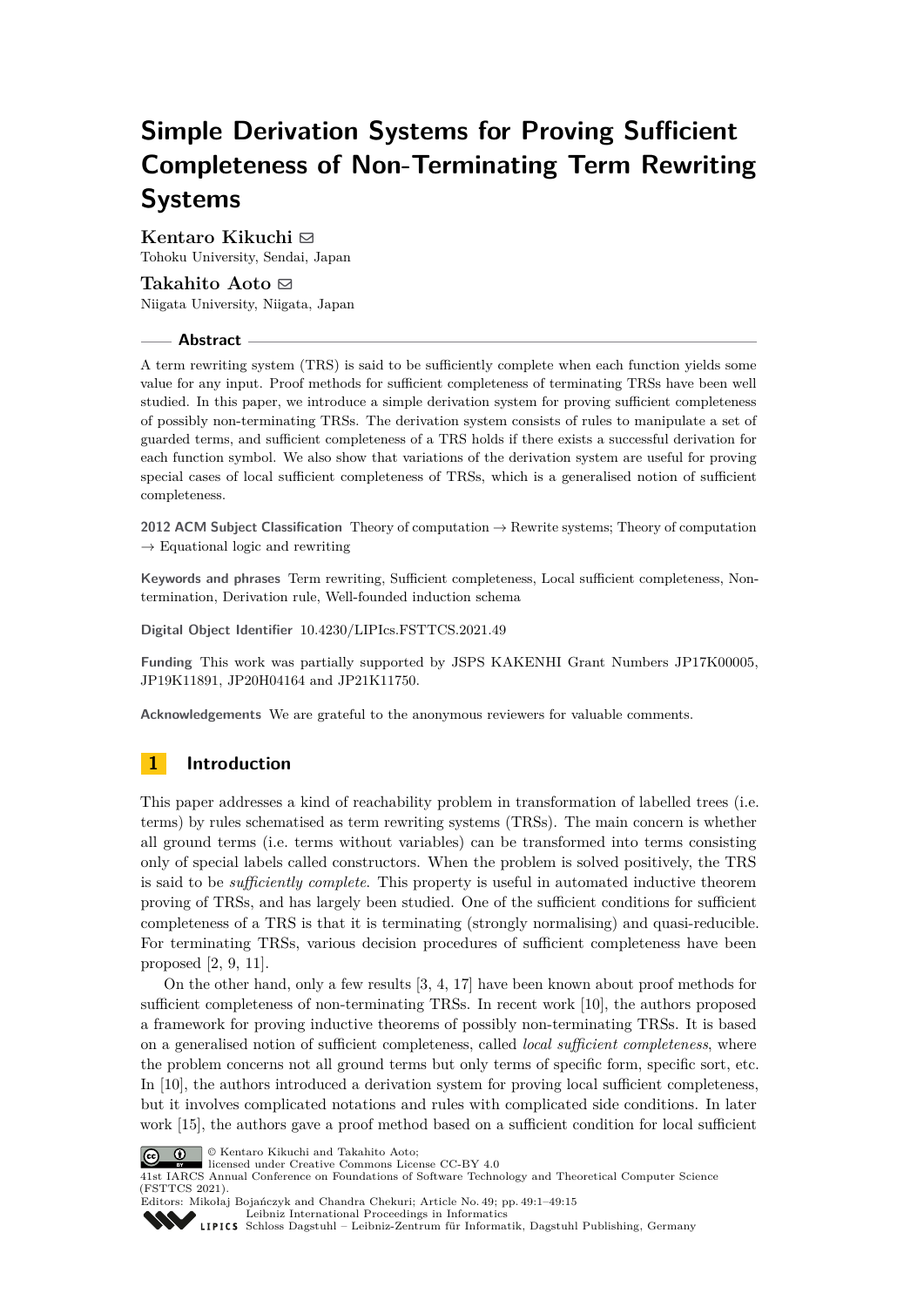## **49:2 Simple Derivation Systems for Proving Sufficient Completeness**

completeness. The method is applicable to some non-terminating TRSs for which the property is difficult to show by the derivation system of [\[10\]](#page-13-5). However, the method of [\[15\]](#page-14-1) works only for TRSs that consist of functions on natural numbers and lists of natural numbers.

In the present paper, we introduce a simple derivation system for proving sufficient completeness of possibly non-terminating TRSs. The derivation system has rules to manipulate a set of guarded terms, which are pairs of a term and a set of terms. Although the meaning of a guarded term is not easy to grasp, we give its interpretation by introducing a notion of *well-founded induction schema*. This notion plays an important role in the proof of the correctness of our method based on the derivation system. It is easy to apply the method to various non-terminating TRSs, and we give some examples of application of it.

We also introduce variations of the derivation system for proving two particular cases of local sufficient completeness: local sufficient completeness with signature restriction and local sufficient completeness with sort partition. Apart from the simplicity of the systems, our method is different from the method of [\[10\]](#page-13-5) in that a group of function symbols are simultaneously tested for existence of successful derivations. In this respect, our proof method can be seen as a natural extension of checking quasi-reducibility in the case of terminating TRSs, i.e., it not only checks reducibility of  $f(t_1, \ldots, t_n)$  for each function symbol f but also traces results of reduction to terms to which the induction hypothesis can be applied.

**Related work.** The notion of sufficient completeness was originally introduced in [\[6,](#page-13-6) [7\]](#page-13-7). Since then, numerous works have treated the property in the fields of algebraic specification and term rewriting. In the literature, sufficient completeness has often been defined not w.r.t. reduction but w.r.t. conversion. Sufficient completeness w.r.t. reduction, as in the present paper, was introduced in [\[11\]](#page-13-2). In most cases, efforts have been devoted to TRSs consisting of those functions for which transformations by reduction rules are always terminating.

In [\[17\]](#page-14-0), Toyama studied sufficient completeness w.r.t. reduction in the light of a more general notion of "reachability". He also gave a proof method for reachability, and applied it to some examples of left-linear non-terminating TRSs. Some of those examples are related to local sufficient completeness with signature restriction in terms of the present paper.

In [\[3,](#page-13-3) [4\]](#page-13-4), Gnaedig and Kirchner studied sufficient completeness w.r.t. reduction (called  $C$ -reducibility) of possibly non-terminating TRSs. They treated only usual sufficient completeness, and did not address any kind of local sufficient completeness. Although their system involves notions of abstract variables and narrowing, the process of proving sufficient completeness has some similarity with ours. We give an example of a TRS for which the method of [\[3,](#page-13-3) [4\]](#page-13-4) does not work but our method works.

**Organisation of the paper.** The paper is organised as follows. In Section [2,](#page-1-0) we explain basic notions and notations of term rewriting. In Section [3,](#page-3-0) we introduce a derivation system for proving sufficient completeness of TRSs. In Section [4,](#page-8-0) we discuss local sufficient completeness with signature restriction. In Section [5,](#page-9-0) we discuss local sufficient completeness with sort partition. In Section [6,](#page-12-0) we conclude with suggestions for further work.

# <span id="page-1-0"></span>**2 Preliminaries**

In this section, we introduce some notations and notions from the field of term rewriting. For detailed information about term rewriting, see, e.g. [\[1,](#page-13-8) [14,](#page-14-2) [16\]](#page-14-3).

A *many-sorted signature* is given by a non-empty finite set S of *sorts* and a finite set F of *function symbols*; each  $f \in \mathcal{F}$  is equipped with its *sort declaration*  $f : \alpha_1 \times \cdots \times \alpha_n \to \alpha_0$ where  $\alpha_0, \ldots, \alpha_n \in \mathcal{S}$  ( $n \geq 0$ ). We also use  $f : \alpha_1 \times \cdots \times \alpha_n \to \alpha_0$  to mean that f is equipped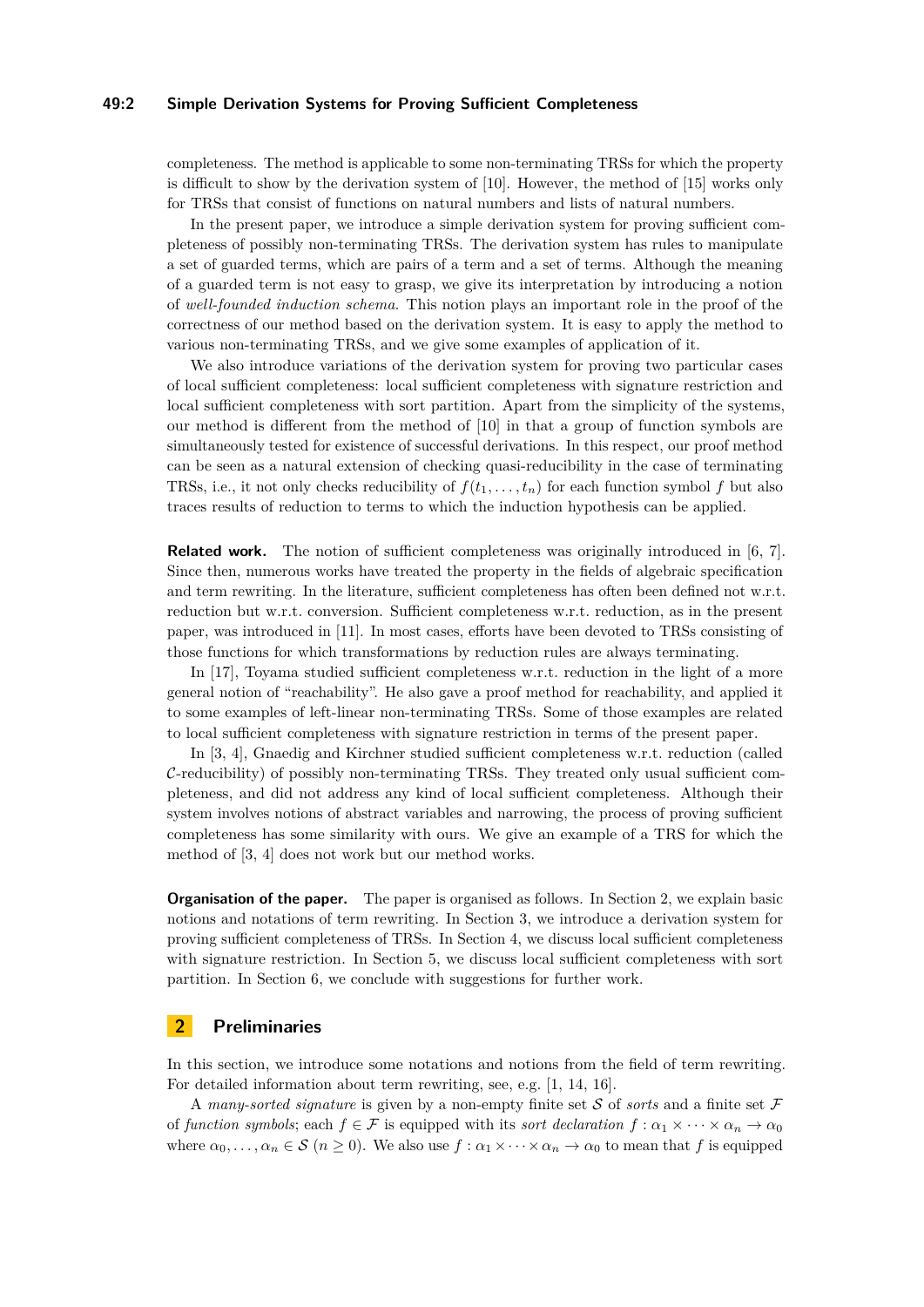with the sort declaration, or to denote such a function symbol  $f$  itself. We use  $\mathcal V$  to denote the set of *variables* where  $\mathcal{F} \cap \mathcal{V} = \emptyset$  and each  $x \in \mathcal{V}$  has a unique sort  $\alpha \in \mathcal{S}$ . The set of variables with sort  $\alpha$  is denoted by  $\mathcal{V}^{\alpha}$ . Then the set  $T^{\alpha}(\mathcal{F}, \mathcal{V})$  of *terms of sort*  $\alpha$  is defined inductively as follows:

**1.** If  $x \in \mathcal{V}^{\alpha}$  then  $x \in T^{\alpha}(\mathcal{F}, \mathcal{V})$ .

**2.** If  $f \in \mathcal{F}, f : \alpha_1 \times \cdots \times \alpha_n \to \alpha$  and  $t_i \in T^{\alpha_i}(\mathcal{F}, \mathcal{V})$  for each  $i (1 \leq i \leq n)$  then  $f(t_1, \ldots, t_n) \in T^{\alpha}(\mathcal{F}, \mathcal{V}).$ 

We define  $T(\mathcal{F}, \mathcal{V}) = \bigcup_{\alpha \in \mathcal{S}} T^{\alpha}(\mathcal{F}, \mathcal{V})$ , and  $sort(t) = \alpha$  for each  $t \in T^{\alpha}(\mathcal{F}, \mathcal{V})$ .

For a term  $t = f(t_1, \ldots, t_n)$ , its *root symbol* f is denoted by  $root(t)$ . The set of variables in a term *t* is denoted by  $V(t)$ . A term *t* is *ground* if  $V(t) = \emptyset$ ; the set of ground terms is denoted by  $T(F)$ . We write  $f(\vec{x})$  for a term  $f(x_1, \ldots, x_n)$  where  $x_1, \ldots, x_n$  are distinct variables.

A *context* is a term  $C \in T(F \cup \{\Box^{\alpha} \mid \alpha \in S\}, V)$  where  $\mathcal{F} \cap \{\Box^{\alpha} \mid \alpha \in S\} = \emptyset$  and the special symbol  $\square^{\alpha}$ , called a *hole*, is a term of sort  $\alpha$ . A context *C* with only one hole is denoted by  $C[\ ]$ , and  $C[t]$  denotes the term obtained by filling the hole with a term  $t$  of the same sort. If  $s = C[t]$  for some context  $C[$ , then *t* is a *subterm* of *s*, denoted by  $t \leq s$ .

A *substitution* is a mapping  $\theta : \mathcal{V} \to T(\mathcal{F}, \mathcal{V})$  such that  $sort(x) = sort(\theta(x))$  for every  $x \in V$ , and  $dom(\theta) = \{x \in V \mid \theta(x) \neq x\}$  is finite. A substitution  $\theta$  is *ground* if  $\theta(x) \in T(\mathcal{F})$ for every  $x \in dom(\theta)$ . The term obtained by applying a substitution  $\theta$  to a term t is written as *tθ*. If  $\theta_q$  is a ground substitution and  $V(t) \subseteq dom(\theta_q)$ , the ground term  $t\theta_q$  is called a *ground instance* of *t*. We sometimes write  $f(\vec{t})$  for a term  $f(\vec{x})\theta$  where  $\vec{t}$  is a sequence of terms  $x_1 \theta, \ldots, x_n \theta$ .

A *rewrite rule*, written as  $l \rightarrow r$ , is an ordered pair of terms *l* and *r* such that  $l \notin V$ .  $V(r) \subseteq V(l)$  and *sort*(*l*) = *sort*(*r*). A *term rewriting system* (*TRS*, for short) is a finite set of rewrite rules. For a TRS R, the binary relation  $\rightarrow_{\mathcal{R}}$  on  $T(\mathcal{F}, \mathcal{V})$  is defined by  $s \rightarrow_{\mathcal{R}} t$  iff  $s = C[l\theta]$  and  $t = C[r\theta]$  for some  $l \to r \in \mathcal{R}$ , some context  $C[\ ]$  and some substitution  $\theta$ . The reflexive transitive closure of  $\rightarrow_{\mathcal{R}}$  is denoted by  $\stackrel{*}{\rightarrow}_{\mathcal{R}}$ . A term *s* is in *normal form* if  $s \rightarrow_{\mathcal{R}} t$ for no term *t*. The set of terms in normal form is denoted by  $NF(\mathcal{R})$ .

Let R be a TRS. The set D of *defined symbols* is given by  $\mathcal{D} = \{root(l) | l \rightarrow r \in \mathbb{R} \}$ . and the set C of *constructors* is given by  $C = \mathcal{F} \setminus \mathcal{D}$ . Terms in  $T(C, V)$  are called *constructor terms*, and terms in  $T(\mathcal{C})$  are called *ground constructor terms*.

Now we define the notion of sufficient completeness w.r.t. reduction.

<span id="page-2-0"></span>▶ **Definition 1** (Sufficient completeness). A TRS R is *sufficiently complete* for a ground term  $t_q \in T(\mathcal{F})$ , denoted by  $SC(t_q)$ , if there exists a ground constructor term  $s_q \in T(\mathcal{C})$  such that  $t_g \overset{*}{\rightarrow} \mathcal{R}$  *sg.*  $\mathcal{R}$  is *(globally) sufficiently complete* if  $SC(t_g)$  for every ground term  $t_g \in T(\mathcal{F})$ .

Let R be a TRS. R is *terminating* if there exists no infinite sequence  $t_0 \rightarrow_R t_1 \rightarrow_R \cdots$ . R is *quasi-reducible* if  $f(t_1, \ldots, t_n) \notin NF(\mathcal{R})$  for every  $f(t_1, \ldots, t_n) \in T(\mathcal{F})$  with  $f \in \mathcal{D}$  and  $t_1, \ldots, t_n \in T(\mathcal{C})$ . The next proposition provides a criterion of sufficient completeness of R. (For its proof, see, e.g. Proposition 2.4 of [\[10\]](#page-13-5).)

 $\triangleright$  **Proposition 2.** Let  $\mathcal{R}$  be a terminating TRS. Then,  $\mathcal{R}$  is sufficiently complete if and only *if* R *is quasi-reducible.*

In this paper we do not use the above proposition, but the proof method by applying our derivation system can be seen as an extension of checking quasi-reducibility.

Next we introduce some notions on orders. A (*strict*) *partial order* is a binary relation that is irreflexive and transitive. A partial order  $\succ$  on terms is *monotonic* if it is closed under context, i.e.  $s \succ t$  implies  $C[s] \succ C[t]$  for every context  $C[$ ; it is *stable* if it is closed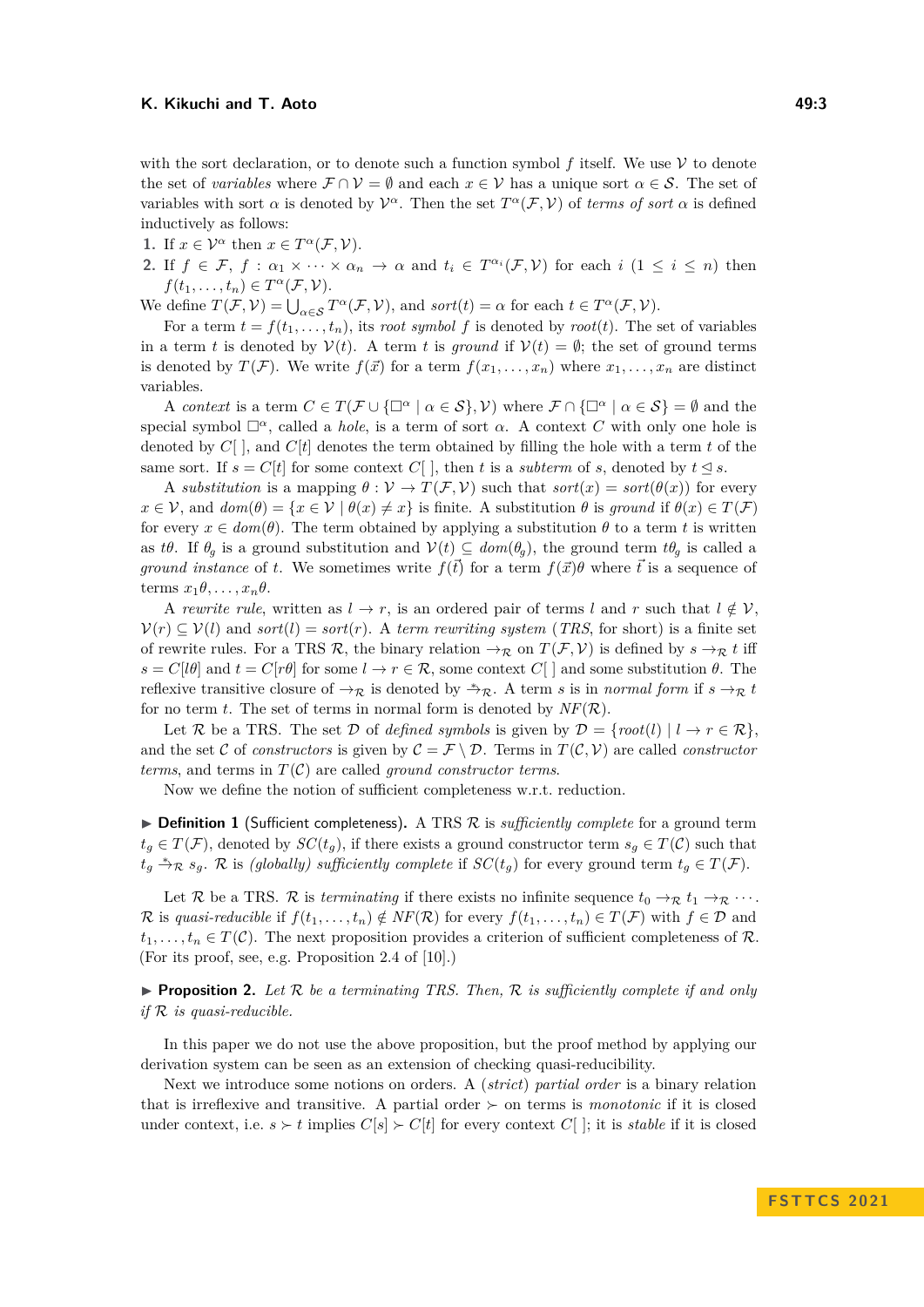## **49:4 Simple Derivation Systems for Proving Sufficient Completeness**

under substitution, i.e.  $s \succ t$  implies  $s\theta \succ t\theta$  for every substitution  $\theta$ ; it is *well-founded* if there exists no infinite descending chain  $t_0 \succ t_1 \succ \cdots$ ; it has *the subterm property* if  $s \leq t$ and  $s \neq t$  imply  $t \succ s$ .

A well-founded monotonic stable partial order with the subterm property is called a *simplification order*, and many methods for constructing such an order are known (cf. [\[1,](#page-13-8) [16\]](#page-14-3)).

# <span id="page-3-0"></span>**3 A Simple Derivation System for Sufficient Completeness**

In this section, we present a derivation system for proving sufficient completeness of TRSs. We illustrate the proof method by applying it to some non-terminating TRSs.

In the following, we use a lexicographic path order as an order that is required to define the derivation system.

▶ **Definition 3** (Lexicographic path order)**.** Let *>* be a partial order, called a *precedence*, on the set F of function symbols. The *lexicographic path order*  $>_{lpo}$  on  $T(\mathcal{F}, \mathcal{V})$  induced by the precedence  $>$  is defined inductively as follows:  $s >_{lpo} t$  iff

**1.** 
$$
t \in \mathcal{V}(s)
$$
 and  $s \neq t$ , or

- **2.**  $s = f(s_1, \ldots, s_m)$ ,  $t = g(t_1, \ldots, t_n)$ , and
	- **a.** there exists  $i$  ( $1 \leq i \leq m$ ) such that  $s_i >_{lmo} t$  or  $s_i = t$ , or
	- **b.**  $f > g$  and  $s >_{lpo} t_j$  for every  $j (1 \leq j \leq n)$ , or
	- **c.**  $f = g$ ,  $s >_{lpo} t_j$  for every  $j$   $(1 \leq j \leq n)$ , and there exists  $i$   $(1 \leq i \leq m, i \leq n)$  such that  $s_1 = t_1, \ldots, s_{i-1} = t_{i-1}$  and  $s_i >_{lpo} t_i$ .

Lexicographic path orders have the following properties.

**• Proposition 4.** Every lexicographic path order  $>_{lpo}$  induced by any precedence  $>$  on F is *a* simplification order. Furthermore,  $s >_{lpo} t$  implies  $V(t) \subseteq V(s)$  for every  $s, t \in T(\mathcal{F}, V)$ .

<span id="page-3-1"></span>▶ **Lemma 5.** *Let*  $>$  *be a precedence on*  $\mathcal F$  *such that*  $f > q$  *for every*  $f \in \mathcal D$  *and*  $q \in \mathcal C$ *. Then the lexicographic path order*  $>_{lpo}$  *induced by*  $>$  *satisfies*  $s_q >_{lpo} t_q$  *for every*  $s_q \in T(F) \setminus T(C)$ *and*  $t_q \in T(\mathcal{C})$ *.* 

Next we introduce the derivation system, which acts on a set of guarded terms.

 $\triangleright$  **Definition 6** (Guarded term). A *guarded term*, denoted by  $t|H$ , consists of a term  $t$  and a set *H* of terms. We write  $H\theta$  for the set  $\{u\theta \mid u \in H\}.$ 

A derivation starts from a singleton set consisting of a guarded term of the form  $\{t|\{t\}\}.$ Intuitively, it means the premise of well-founded induction for ground instances of *t* with respect to the order  $>_{lpo}$ . Derivation rules subsequently transform the set of guarded terms<sup>[1](#page-4-0)</sup>, preserving the meaning of the well-founded induction schema (Definition [10\)](#page-4-1).

<span id="page-3-2"></span>**• Definition 7** (Derivation). Let  $\mathcal{R}$  be a TRS, and let  $>_{lpo}$  be a lexicographic path order induced by some precedence  $>$  on F such that  $f > g$  for every  $f \in \mathcal{D}$  and  $g \in \mathcal{C}$ .

- The derivation rules of the system are listed in Figure [1.](#page-4-2) It derives from a set of guarded  $\equiv$ terms (given at the upper side) a set of guarded terms (given at the lower side) if the side condition is satisfied.
- For sets  $\Gamma, \Gamma'$  of guarded terms, we write  $\Gamma \leadsto \Gamma'$  if  $\Gamma'$  is derived from  $\Gamma$  by one of the derivation rules. The reflexive transitive closure of  $\rightsquigarrow$  is written as  $\stackrel{*}{\rightsquigarrow}$ .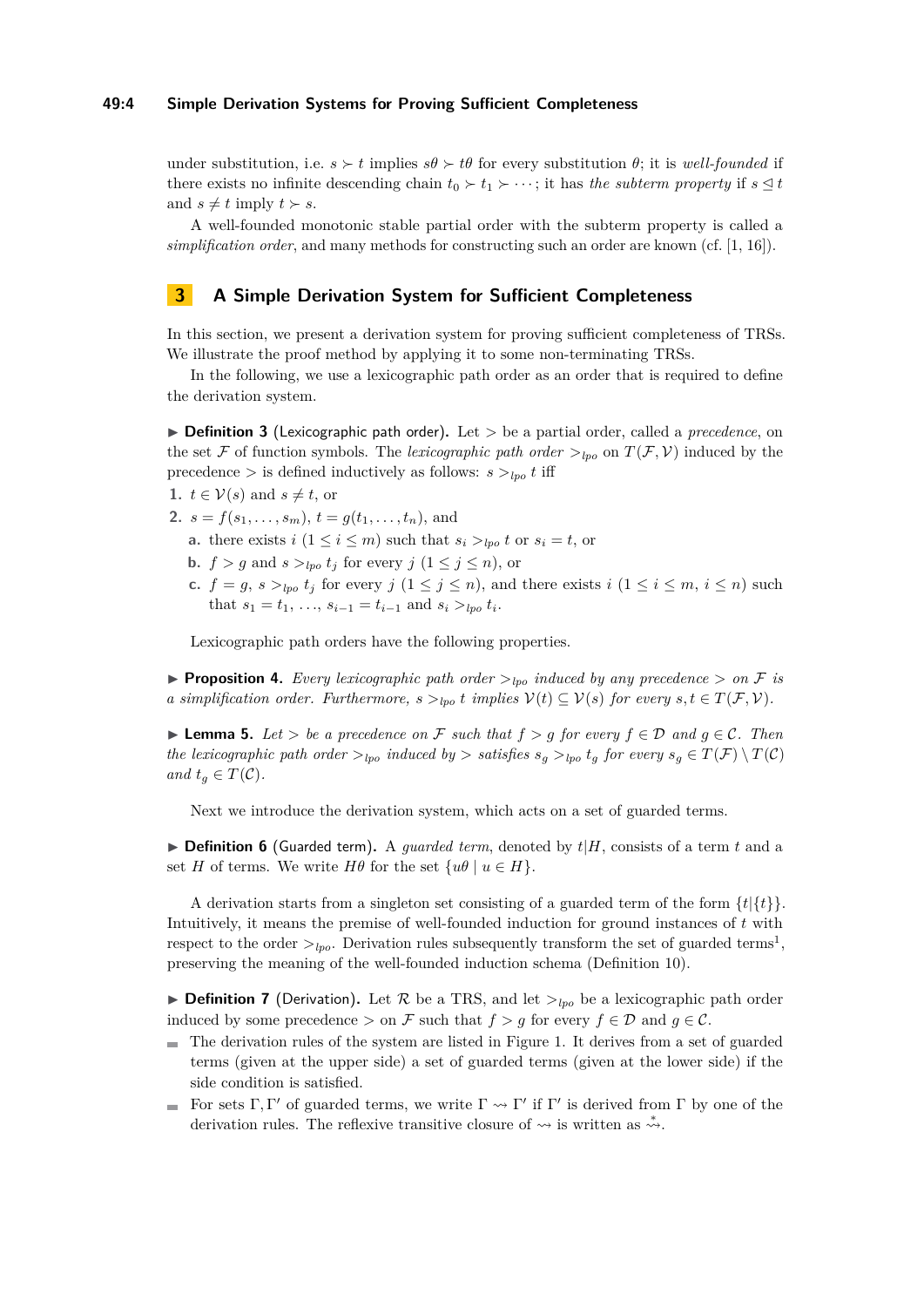<span id="page-4-2"></span>*Decompose*  $\Gamma \cup \{f(t_1,\ldots,t_n)|H\}$  $\Gamma \cup \{t_1|H, \ldots, t_n|H\}$   $f \in \mathcal{C}$ *Expand*  $\Gamma \cup \{t | H\}$  $Γ ∪ {tσ<sub>i</sub> | Hσ<sub>i</sub>}<sub>i</sub>$  $\{\sigma_i\}_i = \{\{x \mapsto f(\vec{x})\} \mid f \in \mathcal{C}, \text{ sort}(x) = \text{sort}(f(\vec{x}))\}$ where  $x \in V(t)$  and  $\vec{x}$  is a sequence of fresh variables *Simplify*  $\Gamma \cup \{t | H\}$  $\frac{1}{\Gamma \cup \{s | H\}}$   $t \to \infty$  *s Delete*  $\Gamma \cup \{t | H\}$  $\frac{\Gamma^{(v_1+1)}}{\Gamma} \exists u \in H. \ t \lt_{lpo} u$ 



The *Expand* rule substitutes a variable in *t* by each pattern with a constructor as its root symbol, and yields the same number of guarded terms as the constructors. (The index *i* ranges over a set isomorphic to  $\{f \in C \mid sort(x) = sort(f(\vec{x}))\}$ .) The *Delete* rule removes the guarded term  $t|H$  if  $t$  is less than some  $u \in H$  with respect to  $>_{lpo}$ .

We have a lemma on preservation of variables occurring in guarded terms.

 $\blacktriangleright$  **Definition 8** (*VP*). For a set  $\Gamma$  of guarded terms,  $VP(\Gamma)$  means that for every  $t|H \in \Gamma$ *and every*  $x \in V(t)$ *, there exists*  $u \in H \setminus V$  *such that*  $x \in V(u)$ *.* 

<span id="page-4-3"></span> $\blacktriangleright$  **Lemma 9.** *If*  $\Gamma \rightsquigarrow \Gamma'$  *and*  $VP(\Gamma)$  *then*  $VP(\Gamma').$ 

The predicate about the well-founded induction schema is defined as follows.

<span id="page-4-1"></span> $\triangleright$  **Definition 10** (*WIS*). *For a set*  $\Gamma$  *of quarded terms, WIS*( $\Gamma$ ) *means that for every*  $t|H \in \Gamma$ *and every ground substitution*  $\sigma_q$ *, the following holds:* 

$$
(\forall u \in H. \ \forall w_g <_{lpo} u \sigma_g. \ SC(w_g)) \Rightarrow SC(t \sigma_g). \tag{WIS 1}
$$

Now we prove a key lemma on the well-founded induction schema.

<span id="page-4-4"></span>**Example 11.** *Let*  $\Gamma \rightsquigarrow \Gamma'$  *and*  $VP(\Gamma)$ *. Then,*  $WIS(\Gamma')$  *implies*  $WIS(\Gamma)$ *.* 

**Proof.** Let  $\Gamma \rightsquigarrow \Gamma'$  and  $VP(\Gamma)$ . We prove that if

 $(\forall u \in H'. \ \forall w_g \lt_{lpo} u \sigma_g \colon SC(w_g)) \Rightarrow SC(t' \sigma_g)$ 

for every  $t'|H' \in \Gamma'$  and every ground substitution  $\sigma_g$ , then

 $(\forall u \in H. \ \forall w_a \leq_{\text{Ino}} w \sigma_a. \ SC(w_a)) \Rightarrow SC(t \sigma_a)$ 

for every  $t|H \in \Gamma$  and every ground substitution  $\sigma_q$ . The proof is by case analysis depending on the rule used in the derivation step  $\Gamma \rightsquigarrow \Gamma'$ .

<span id="page-4-0"></span>Actually, for any guarded term  $t|H$  in a derivation starting with the form  $\{t|\{t\}\}\,$ , a singleton set *H* is sufficient, but we prove lemmas in the general setting for future developments.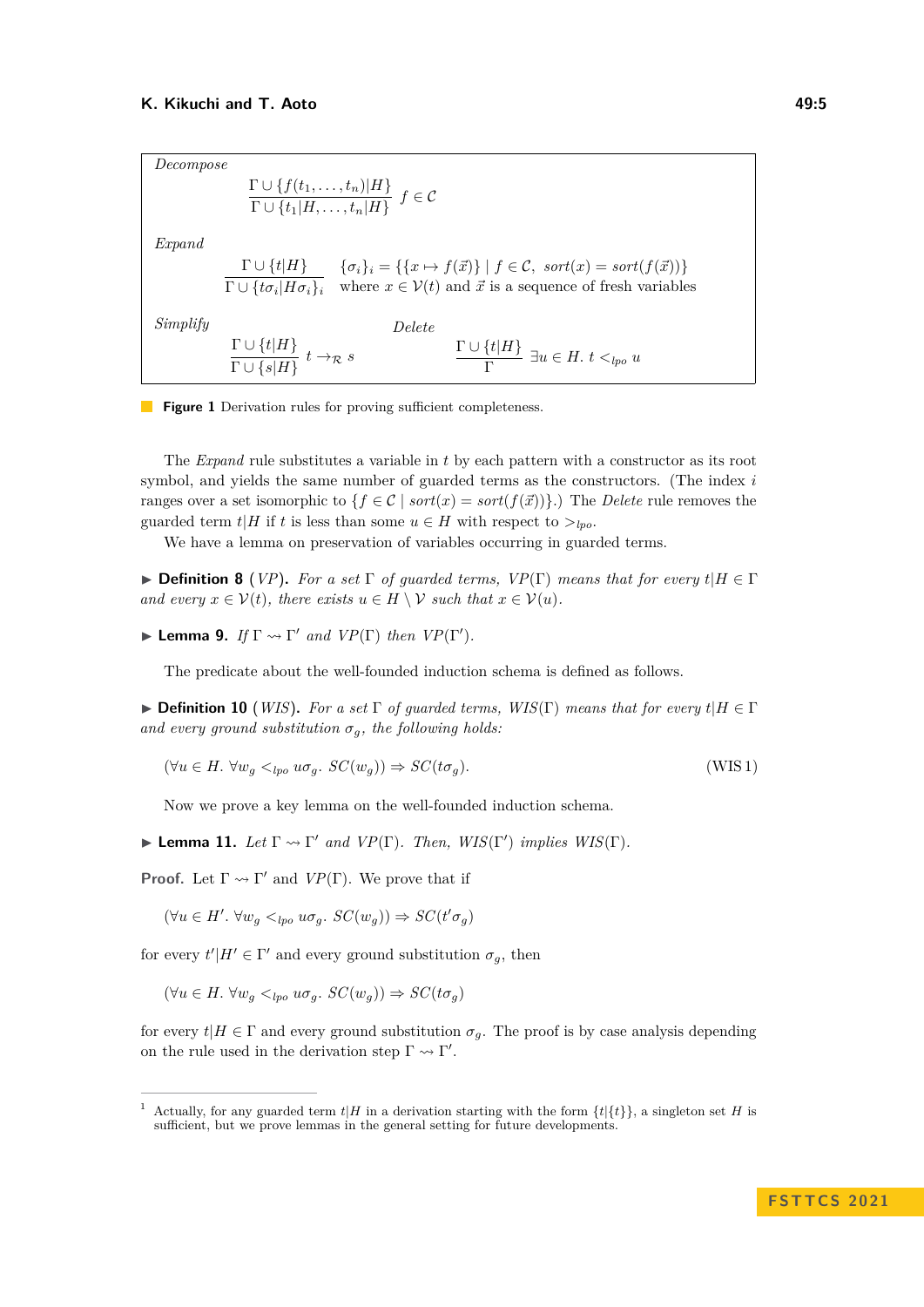## **49:6 Simple Derivation Systems for Proving Sufficient Completeness**

 $(Decompose)$  Then  $\Gamma = \Sigma \cup \{f(t_1, \ldots, t_n) | H' \}$  and  $\Gamma' = \Sigma \cup \{t_1 | H', \ldots, t_n | H' \}$ , where  $f \in \mathcal{C}$ . The case  $t|H \in \Sigma$  follows directly from the hypothesis for  $\Gamma'$ . Thus, it remains to show the case  $t|H = f(t_1, \ldots, t_n)|H'$ . Let  $\sigma_g$  be a ground substitution such that  $\forall u \in H$ .  $\forall w_g \leq_{lp} d$  $u\sigma_g$ *. SC*(*w<sub>g</sub>*). Then, by the hypothesis for Γ', we have  $SC(t_i\sigma_g)$  for every *i* (1 ≤ *i* ≤ *n*). Thus, since  $f \in \mathcal{C}$ , we have  $SC(f(t_1, \ldots, t_n)\sigma_q)$ .

(*Expand*) Then  $\Gamma = \Sigma \cup \{t'|H'\}$  and  $\Gamma' = \Sigma \cup \{t'\sigma_i|H'\sigma_i\}_i$ , where  $x \in \mathcal{V}(t')$ ,  $\vec{x}$  is a sequence of fresh variables, and  $\{\sigma_i\}_i = \{\{x \mapsto f(\vec{x})\} \mid f \in \mathcal{C}, \text{ sort}(x) = \text{sort}(f(\vec{x}))\}.$  The case  $t | H \in \Sigma$ follows directly from the hypothesis for Γ'. Thus, it remains to show the case  $t|H = t'|H'$ . Let  $\sigma_q$  be a ground substitution such that  $(\beta)$ :  $\forall u \in H$ .  $\forall w_q \leq_{l\nu\sigma} u \sigma_q$ .  $SC(w_q)$ . Our aim is to show  $SC(t\sigma_g)$ . For this, we distinguish two cases.

- **1.** Suppose that there exists an index *i* such that  $t\sigma_g = (t\sigma_i)\sigma'_g$  for some  $\sigma'_g$ . Then, by  $t\sigma_i | H\sigma_i \in \Gamma'$ , we know from the hypothesis for  $\Gamma'$  that if  $\forall u \in H\sigma_i$ .  $\forall w_g \lt_{lpo} u\sigma'_g$ .  $SC(w_g)$ then  $SC((t\sigma_i)\sigma'_g)$ . Since  $t\sigma_g = (t\sigma_i)\sigma'_g$ , it remains to show  $\forall u \in H\sigma_i$ .  $\forall w_g \prec_{lpo} u\sigma'_g$ . *SC*(*w<sub>g</sub>*). Suppose  $u \in H\sigma_i$  and  $w_g \lt_{lpo} u\sigma'_g$ . Then, there exists  $\hat{u} \in H$  such that  $u = \hat{u}\sigma_i$ , and we have  $w_g <_{lpo} u\sigma'_g = (\hat{u}\sigma_i)\sigma'_g = \hat{u}\sigma_g$ . Thus,  $SC(w_g)$  holds by our assumption ( $\beta$ ).
- **2.** Otherwise. Then we have  $t\sigma_g = (t\theta)\sigma'_g$  for some  $\theta = \{x \mapsto f(\vec{y})\}$  with  $f \in \mathcal{D}$ . By  $VP(\Gamma)$ and the subterm property of  $>_{lpo}$ , we have  $x <_{lpo} u$  for some  $u \in H$ , and so by the stability of  $>_{lpo}$ , we have  $x\sigma_g <_{lpo} u\sigma_g$  for some  $u \in H$ . Hence by our assumption  $(\beta)$ , we obtain  $SC(x\sigma_q)$ . Then by the definition, we know there exists a ground constructor term  $g(\vec{w}_g) \in T(\mathcal{C})$  such that  $x\sigma_g \stackrel{*}{\to}_{\mathcal{R}} g(\vec{w}_g)$ . From  $g \in \mathcal{C}$ , there is an index *i* such that  $\sigma_i = \{x \mapsto g(\vec{x})\}$ . As  $\vec{x}$  is fresh, we may assume  $x\sigma_g \stackrel{*}{\to}_{\mathcal{R}} g(\vec{w}_g) = (x\sigma_i)\sigma'_g$ . Hence *t*σ<sub>*g*</sub>  $\stackrel{*}{\rightarrow}$ <sub>*R*</sub> (*t*σ*i*</sup>)*σ*<sup>*g*</sup>. Also, we have  $x\sigma_g >_{lpo} (x\sigma_i)\sigma'_g$  by Lemma [5.](#page-3-1)

The reminder of the proof proceeds in a similar way to 1 except that  $t\sigma_g \stackrel{*}{\to}_{\mathcal{R}} (t\sigma_i)\sigma'_g$ instead of  $t\sigma_g = (t\sigma_i)\sigma'_g$ . By  $t\sigma_i|H\sigma_i \in \Gamma'$ , we know from the hypothesis for  $\Gamma'$  that if  $\forall u \in H\sigma_i$ .  $\forall w_g \le_{lpo} w \sigma'_g$ .  $SC(w_g)$  then  $SC((t\sigma_i)\sigma'_g)$ , which implies  $SC(t\sigma_g)$  since  $t\sigma_g \stackrel{*}{\to}_{\mathcal{R}} (t\sigma_i)\sigma'_g$ . Thus, it remains to show  $\forall u \in H\sigma_i$ .  $\forall w_g \lt_{lpo} u\sigma'_g$ .  $SC(w_g)$ . Suppose  $u \in H\sigma_i$  and  $w_g \lt_{lpo} u\sigma'_g$ . Then, there exists  $\hat{u} \in H$  such that  $u = \hat{u}\sigma_i$ , and we have  $w_g \lt_{lpo} u\sigma'_g = (\hat{u}\sigma_i)\sigma'_g \leq_{lpo} \hat{u}\sigma_g$ , where the last part follows from  $x\sigma_g >_{lpo} (x\sigma_i)\sigma'_g$  by the monotonicity of  $>_{lpo}$  (or  $(\hat{u}\sigma_i)\sigma'_g = \hat{u}\sigma_g$  if  $x \notin V(\hat{u})$ ). Hence  $SC(w_g)$  holds by our assumption  $(\beta)$ .

 $(Simplify)$  Then  $\Gamma = \Sigma \cup \{t' | H'\}$  and  $\Gamma' = \Sigma \cup \{s' | H'\}$ , where  $t' \to_{\mathcal{R}} s'$ . The case  $t | H \in \Sigma$ follows directly from the hypothesis for Γ'. Thus, it remains to show the case  $t|H = t'|H'$ . Let  $\sigma_g$  be a ground substitution such that  $\forall u \in H$ .  $\forall w_g \leq_{lpo} u\sigma_g$ .  $SC(w_g)$ . Then, by the hypothesis for  $\Gamma'$ , we have  $SC(s'\sigma_g)$ . Since  $t\sigma_g = t'\sigma_g \rightarrow \mathbb{R} s'\sigma_g$ ,  $SC(t\sigma_g)$  clearly holds.

(*Delete*) Then  $\Gamma = \Gamma' \cup \{t'|H'\}$ , where  $t' <_{lpo} u$  for some  $u \in H'$ . The case  $t|H \in \Gamma'$  follows directly from the hypothesis for Γ'. Thus, it remains to show the case  $t|H = t'|H'$ . Let  $\sigma_g$ be a ground substitution such that  $\forall u \in H$ .  $\forall w_g \leq_{lpo} u \sigma_g$ .  $SC(w_g)$ . Since  $t = t' \leq_{lpo} u$  for some  $u \in H' = H$ , we have  $t\sigma_q \lt_{lpo} u\sigma_q$  for some  $u \in H$ . Hence  $SC(t\sigma_q)$  holds.

Now we are ready to show the theorem on global sufficient completeness of a TRS. In the following proof of the theorem, we use the fact that every ground term  $t<sub>q</sub>$  has the form  $h(\vec{x})\theta_q$  for some  $h \in \mathcal{F}$  and some ground substitution  $\theta_q$ .

<span id="page-5-0"></span> $\blacktriangleright$  **Theorem 12.** Let R be a TRS, and let  $>_{lpo}$  be a lexicographic path order induced by some *precedence*  $>$  *on*  $\mathcal F$  *such that*  $f > q$  *for every*  $f \in \mathcal D$  *and*  $q \in \mathcal C$ *. If*  $\{h(\vec x)|\{h(\vec x)\}\}\stackrel{*}{\leadsto} \{ \}$  for *every*  $h \in \mathcal{F}$ *, then*  $\mathcal{R}$  *is sufficiently complete.*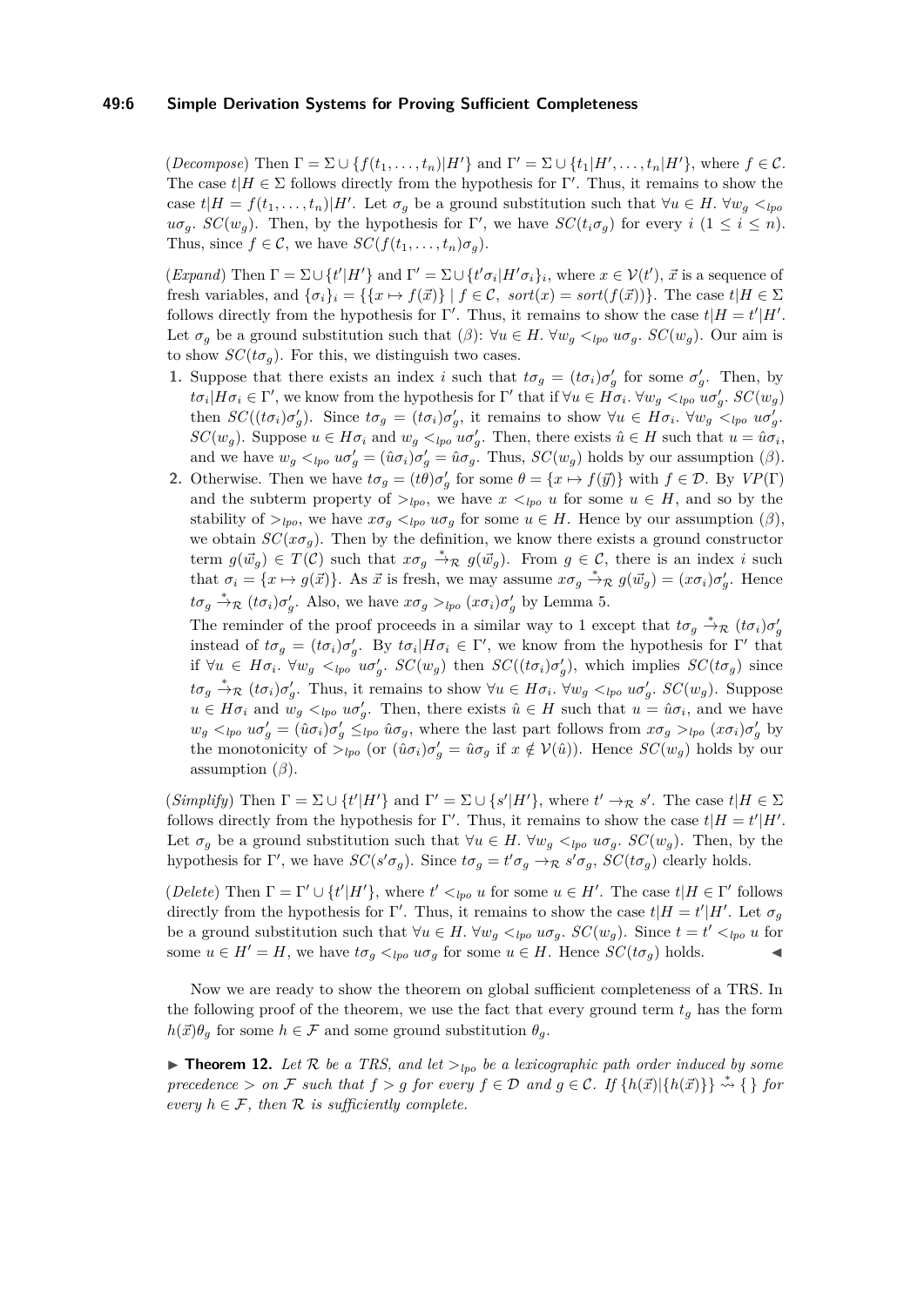**Proof.** Let  $\{h(\vec{x})|\{h(\vec{x})\}\}\rightsquigarrow{\{}\}$  for every  $h \in \mathcal{F}$ . We prove  $SC(h(\vec{x})\theta_q)$  for every  $h \in \mathcal{F}$  and every ground instance  $h(\vec{x})\theta_q$  by induction on  $T(\mathcal{F})$  with the lexicographic order  $>_{lpo}$ . Let  $h \in \mathcal{F}$  and consider the derivation  $\{h(\vec{x})\}\}\rightsquigarrow \{\}.$  Then by Lemma [9,](#page-4-3)  $VP(\Gamma)$  holds for every Γ appearing in the derivation. Since *WIS*({ }) vacuously holds, we have by Lemma [11](#page-4-4)  $WIS({h(\vec{x})}|\{h(\vec{x})\})$ , i.e.,

$$
(\forall w_g <_{lpo} h(\vec{x})\theta_g. \ SC(w_g)) \Rightarrow SC(h(\vec{x})\theta_g)
$$
\n(WIS2)

for each ground instance  $h(\vec{x})\theta_g$ . To prove  $SC(h(\vec{x})\theta_g)$ , it suffices to show  $\forall w_g \lt_{lpo} h(\vec{x})\theta_g$ . *SC*(*w<sub>g</sub>*). Let  $w_g <_{lpo} h(\vec{x})\theta_g$ . Since  $w_g = f(\vec{y})\rho_g$  for some  $f \in \mathcal{F}$  and some ground substitution  $\rho_g$ , we have  $SC(w_g)$  by the induction hypothesis. Hence  $\forall w_g \lt_{lpo} h(\vec{x}) \theta_g$ .  $SC(w_g)$ , and we obtain  $SC(h(\vec{x})\theta_g)$ .

<span id="page-6-0"></span>We give some examples of application of the theorem.

**Example 13** ([\[4,](#page-13-4) Example 8.1]). Consider a signature with  $S = \{B\}$  and

 $\mathcal{F} = \begin{cases} \n\text{and} : B \times B \to B, & \text{or} : B \times B \to B, \\ \n\text{and} & \text{or} : D \to B, & \text{or} : B \times B \to B, \n\end{cases}$  $not : B \to B$ ,  $0 : B$ ,  $1 : B$  $\mathcal{L}$ 

where  $C = \{0 : B, 1 : B\}$ . Let  $\mathcal{R}_1$  be the following TRS:

$$
\mathcal{R}_1 \ =\left\{\begin{array}{cccc} (1) & \text{and}(1,x) & \to & x \\ (2) & \text{and}(0,x) & \to & 0 \\ (3) & \text{or}(1,x) & \to & 1 \\ (4) & \text{or}(0,x) & \to & x \\ (5) & \text{and}(1,x) & \to & \text{not}(\text{not}(\text{and}(1,x))) \\ (6) & \text{not}(1) & \to & 0 \\ (7) & \text{not}(0) & \to & 1 \\ (8) & \text{not}(\text{and}(x,y)) & \to & \text{or}(\text{not}(x),\text{not}(y)) \end{array}\right\}.
$$

Note that  $\mathcal{R}_1$  is not terminating since and  $(1, x) \rightarrow_{\mathcal{R}_1}$  not(not(and(1, x)))  $\rightarrow_{\mathcal{R}_1}$  not(not(not(  $\text{not}(\text{and}(1,x)))) \rightarrow_{\mathcal{R}_1} \cdots$ . We show that  $\mathcal{R}_1$  is sufficiently complete, using Theorem [12.](#page-5-0) For this, take a lexicographic path ordering  $>_{lpo}$  induced by any precedence  $>$  such that  $f > g$ for every  $f \in \mathcal{D}$  and  $g \in \mathcal{C}$ . In Figure [2,](#page-7-0) we give derivations of  $\{h(\vec{x})\}\}\stackrel{*}{\leadsto} \{\}\$ for  $h \in \mathcal{D}$ . Also, we have  $\{0\}\{\emptyset\} \rightsquigarrow \{\}$  and  $\{1\}\{\{1\}\} \rightsquigarrow \{\}$  using *Decompose*. Thus by Theorem [12,](#page-5-0)  $\mathcal{R}_1$ is sufficiently complete.

<span id="page-6-1"></span>The next example shows that there exists a TRS for which the method of [\[3,](#page-13-3) [4\]](#page-13-4) does not work but our method works.

**Example 14.** Let  $\mathcal{R}_2$  be the TRS obtained from  $\mathcal{R}_1$  of Example [13](#page-6-0) by deleting the rule (1). Then  $\mathcal{R}_2$  is still sufficiently complete. Indeed, derivations for defined symbols except and are the same as those of Figure [2.](#page-7-0) For and, we have a derivation of  $\{and(x_1, x_2)\}\$   $\stackrel{*}{\rightsquigarrow}$ { } as shown in Figure [3.](#page-7-1) Note that the *Simplify* step using the rule (8) (the fifth row in the figure) cannot be made by the abstract-narrow-based process of [\[3,](#page-13-3) [4\]](#page-13-4) (cf. Appendix A).  $\blacktriangleleft$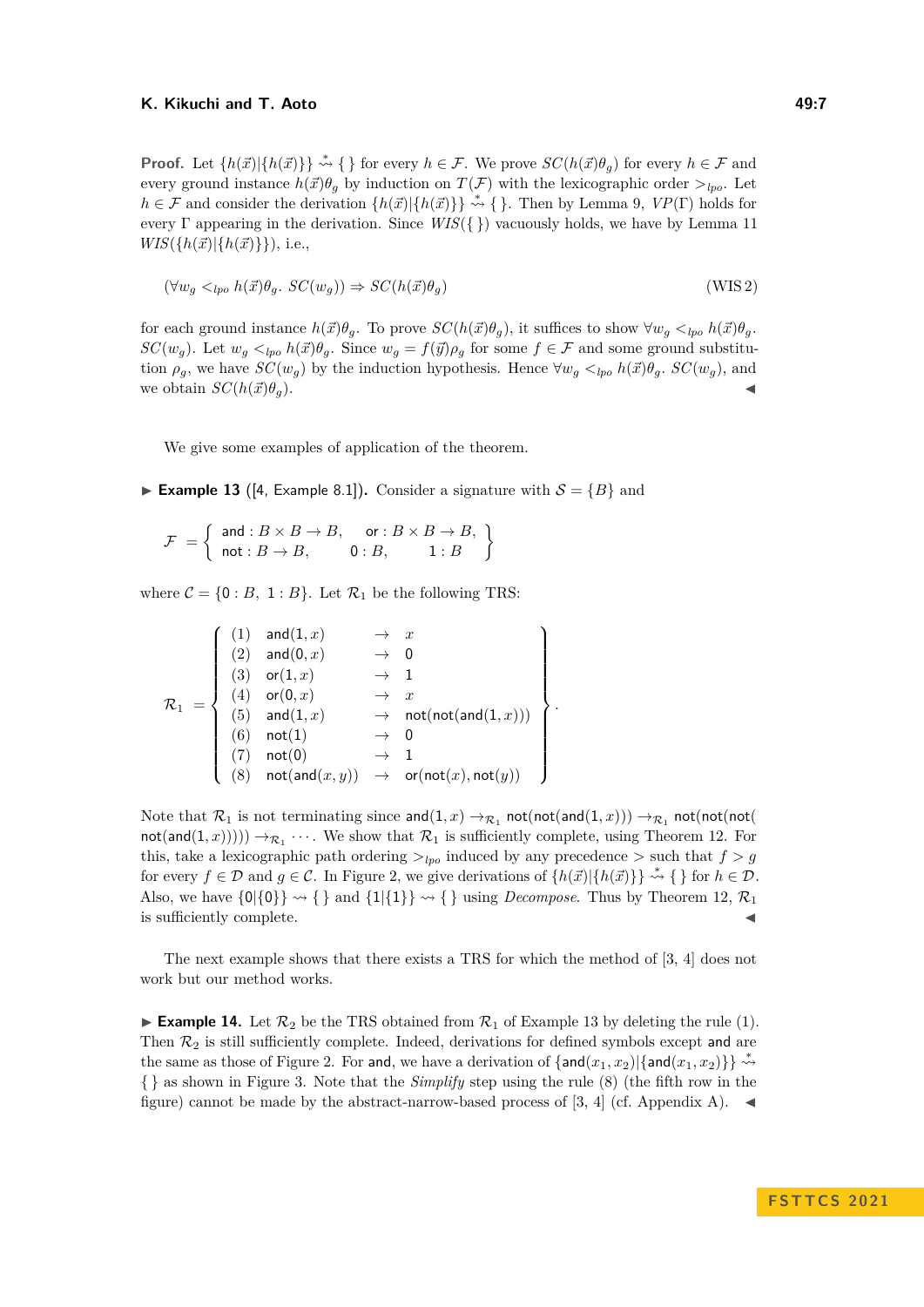## **49:8 Simple Derivation Systems for Proving Sufficient Completeness**

```
∤
                            \textsf{not}(x)|\{\textsf{not}(x)\}\rangle\rightsquigarrowExpand {
                            not(0)|\{not(0)\},\;not(1)|\{not(1)\}\;\}\stackrel{*}{\rightsquigarrow}Simplify {
                            1|\{\text{not}(0)\},\ 0|\{\text{not}(1)\}\ \}∗⇝Decompose  	
                        \{ or(x_1, x_2)|\{or(x_1, x_2)} \}⇝Expand 
                            \mathsf{or}(0,x_2)|\{\mathsf{or}(0,x_2)\},\,\, \mathsf{or}(1,x_2)|\{\mathsf{or}(1,x_2)\}\, \ \}∗⇝Simplify 
                            x_2|{or(0, x<sub>2</sub>)}, 1|{or(1, x<sub>2</sub>)}}
⇝Decompose 
                            x_2\vert \{\mathsf{or}(\mathsf{0},x_2)\}\;\;\big\}\rightsquigarrowDelete \{ \}\{ \text{ and } (x_1, x_2) | \{ \text{and} (x_1, x_2) \} \}⇝Expand 
                            \{ \mathsf{and}(0,x_2) | \{ \mathsf{and}(0,x_2) \}, \ \ \mathsf{and}(1,x_2) | \{ \mathsf{and}(1,x_2) \} \ \ \}∗⇝Simplify 
                            0|\{\mathsf{and}(0,x_2)\},\ x_2|\{\mathsf{and}(1,x_2)\}\ \}\ \}⇝Decompose 
                            x_2|{and(1, x_2)} }
⇝Delete
```
**Figure 2** Derivations for proving sufficient completeness of  $\mathcal{R}_1$  in Example [13.](#page-6-0)

<span id="page-7-1"></span>

|                                                 | $ {\sf and}(x_1,x_2) \{{\sf and}(x_1,x_2)\}\rangle $                                                                                                    |
|-------------------------------------------------|---------------------------------------------------------------------------------------------------------------------------------------------------------|
| $\rightsquigarrow$ Expand                       | $and (0, x_2)   {and (0, x_2) }, and (1, x_2)   {and (1, x_2) }  $                                                                                      |
| $\stackrel{\curvearrowleft}{\leadsto}$ Simplify | $\{ \begin{array}{l} 0 \   \{ \mathsf{and}(0,x_2) \}, \ \mathsf{not}(\mathsf{not}(\mathsf{and}(1,x_2)))   \{ \mathsf{and}(1,x_2) \} \ \ \} \end{array}$ |
| $\rightsquigarrow$ Decompose                    | $not(not(and(1, x_2))) \{and(1, x_2)\}\rangle$                                                                                                          |
| $\rightsquigarrow$ Simplify                     | $not( (or (not (1), not (x_2)) )   {and (1, x_2) } \}$                                                                                                  |
| $\stackrel{*}{\leadsto} Simplify$               | $not(not(x_2))   {and(1, x_2)} \}  $                                                                                                                    |
| $\rightsquigarrow$ Expand                       | $not(not(0)) \{and(1,0)\}, not(not(1)) \{and(1,1)\}\$                                                                                                   |
| $\stackrel{*}{\leadsto} Simplify$               | $\{ 0   \{and(1,0)\}, 1   \{and(1,1)\} \}$                                                                                                              |
| $\leadsto$ $Decompose$                          |                                                                                                                                                         |

**Figure 3** A derivation for proving sufficient completeness of  $\mathcal{R}_2$  in Example [14.](#page-6-1)

The next example is a modification of [\[17,](#page-14-0) Example A.2].

<span id="page-7-2"></span>**Example 15.** Consider a signature with  $S = \{N\}$  and

$$
\mathcal{F} = \left\{ \begin{array}{ll} \mathsf{d}: N \to N, & \text{if}: N \times N \times N \to N, \\ -: N \times N \to N, & 0:N, & \mathsf{s}: N \to N \end{array} \right\}
$$

where  $C = \{0 : N, s : N \to N\}$ . Let  $\mathcal{R}_3$  be the following TRS where  $d(n)$  computes the double of a given natural number *n*:

$$
\mathcal{R}_3 = \left\{ \begin{array}{cccc} (1) & d(x) & \to & \text{if}(x, 0, \text{s}(\text{s}(d(-(x, \text{s}(0)))))) \\ (2) & \text{if}(0, y, z) & \to & y \\ (3) & \text{if}(\text{s}(x), y, z) & \to & z \\ (4) & -(0, y) & \to & 0 \\ (5) & -(x, 0) & \to & x \\ (6) & -(\text{s}(x), \text{s}(y)) & \to & -(x, y) \end{array} \right\}.
$$

Note that  $\mathcal{R}_3$  is not terminating by repeated application of the rule (1). We show that  $\mathcal{R}_3$  is sufficiently complete, using Theorem [12.](#page-5-0) For this, take a lexicographic path ordering  $>_{lpo}$ induced by any precedence  $>$  such that  $f > g$  for every  $f \in \mathcal{D}$  and  $g \in \mathcal{C}$ . In Figure [4,](#page-8-1)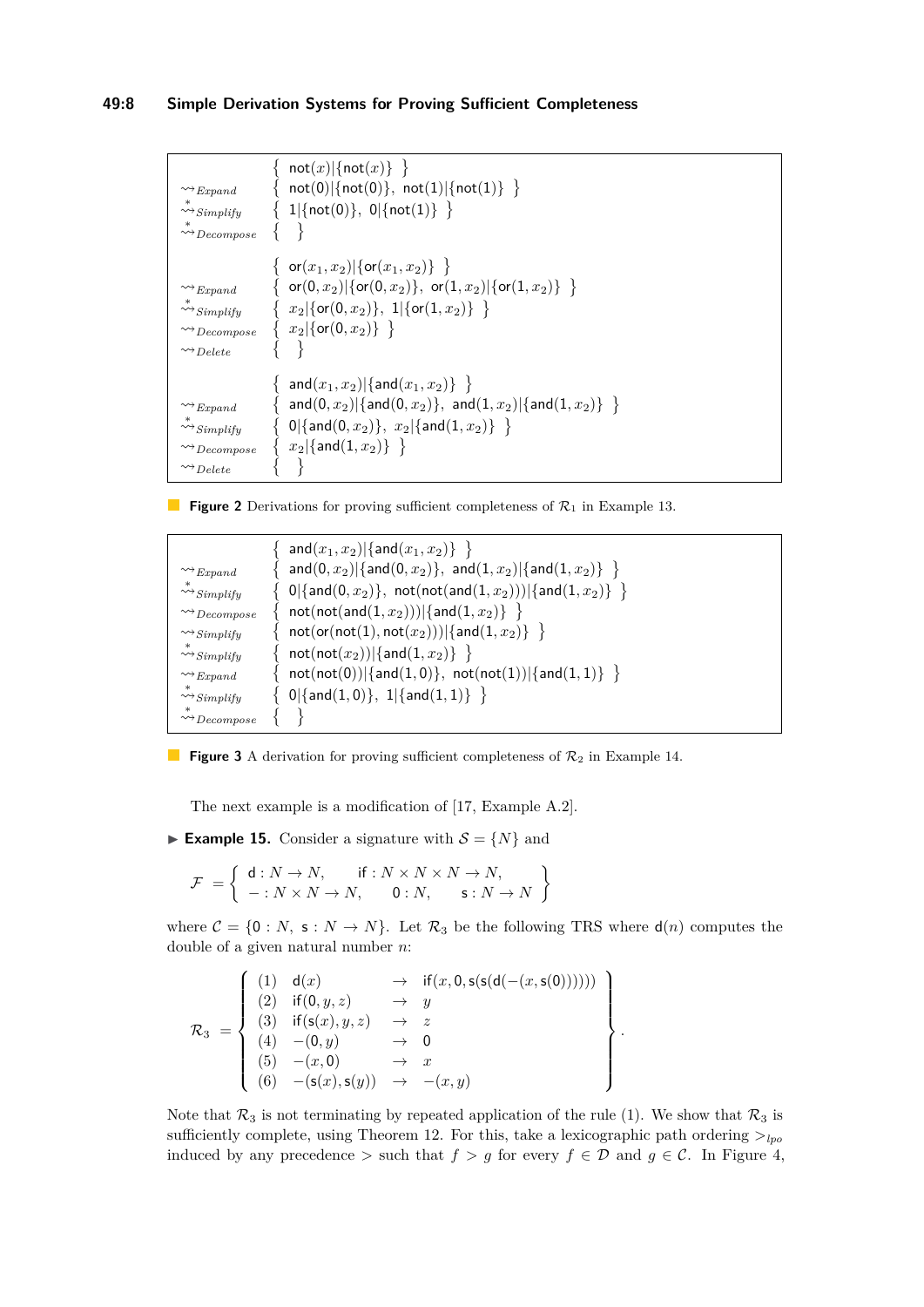<span id="page-8-1"></span>

| $\rightsquigarrow$ Expand                                                                                                                                                                                                                                                                                                                                          | $d(x) \{d(x)\}\}\$                                                                                                  |
|--------------------------------------------------------------------------------------------------------------------------------------------------------------------------------------------------------------------------------------------------------------------------------------------------------------------------------------------------------------------|---------------------------------------------------------------------------------------------------------------------|
| $\leadsto_{Simplify}$                                                                                                                                                                                                                                                                                                                                              | $\{ d(0) \{ d(0)\}, d(s(x_1)) \{ d(s(x_1))\} \}$                                                                    |
| $\leadsto$ Decompose                                                                                                                                                                                                                                                                                                                                               | $\{ 0 \{d(0)\}, \ s(s(d(-(s(x_1),s(0)))) \{d(s(x_1))\}\}$                                                           |
| $\rightsquigarrow$ Simplify                                                                                                                                                                                                                                                                                                                                        | { $d(-(s(x_1), s(0))) \{d(s(x_1))\}\$                                                                               |
| $\rightsquigarrow$ Delete                                                                                                                                                                                                                                                                                                                                          | $\{ d(x_1)   \{ d(s(x_1)) \} \}$                                                                                    |
| { if $(x_1, x_2, x_3)$ { if $(x_1, x_2, x_3)$ } }<br>{ if $(0, x_2, x_3)$ { if $(0, x_2, x_3)$ }, if $(s(x_4), x_2, x_3)$ { if $(s(x_4), x_2, x_3)$ }<br>$\rightsquigarrow$ Expand<br>$\{x_2\vert \{\text{if}(0,x_2,x_3)\}, x_3\vert \{\text{if}(\textsf{s}(x_4),x_2,x_3)\}\ \}$<br>$\stackrel{\curvearrowleft}{\rightsquigarrow} Simplify$<br>$\leadsto_{Delete}$ |                                                                                                                     |
| $\rightsquigarrow$ Expand                                                                                                                                                                                                                                                                                                                                          | $-(x_1, x_2)$  { $-(x_1, x_2)$ }                                                                                    |
| $\rightsquigarrow$ Simplify                                                                                                                                                                                                                                                                                                                                        | $\{- (0, x_2)   {-(0, x_2)}\}, - (s(x_3), x_2)   {- (s(x_3), x_2)}\}$                                               |
| $\rightsquigarrow$ Decompose                                                                                                                                                                                                                                                                                                                                       | $\{ 0   \{-(0,x_2)\}, -(s(x_3),x_2)  \{-(s(x_3),x_2)\} \}$                                                          |
| $\rightsquigarrow$ Expand                                                                                                                                                                                                                                                                                                                                          | $\{-\left(s(x_3), x_2\right)   \{-\left(s(x_3), x_2\right) \} \}$                                                   |
| $\rightsquigarrow$ Simplify                                                                                                                                                                                                                                                                                                                                        | $\{-\left(s(x_3),0\right) -\left(s(x_3),0\right)\},\ -\left(s(x_3),s(x_4)\right) -\left(s(x_3),s(x_4)\right)\}\ \}$ |
| $\leadsto$ Delete                                                                                                                                                                                                                                                                                                                                                  | $\{ \mathsf{s}(x_3)   \{-(\mathsf{s}(x_3),0)\}, -(x_3,x_4)   \{-(\mathsf{s}(x_3),\mathsf{s}(x_4))\} \}$             |



we give derivations of  $\{h(\vec{x})|\{h(\vec{x})\}\}\rightsquigarrow \{\}$  for  $h \in \mathcal{D}$ . Also, we have  $\{0|\{0\}\}\rightsquigarrow \{\}$  and  ${s(x)} {\s(x)} \rightarrow {\}$  using *Decompose* and *Delete*. Thus by Theorem [12,](#page-5-0)  $\mathcal{R}_3$  is sufficiently  $\blacksquare$ complete.  $\blacktriangleleft$ 

Without the rule (4), the above TRS  $\mathcal{R}_3$  still has some kind of sufficient completeness, which we discuss in the next section.

# <span id="page-8-0"></span>**4 A Simple Derivation System for Local Sufficient Completeness with Signature Restriction**

In the remainder of the paper, we are concerned with local sufficient completeness [\[10\]](#page-13-5), which is a generalised notion of sufficient completeness. In this section, we consider local sufficient completeness on the set of ground terms consisting of particular function symbols.

 $\triangleright$  **Definition 16** (Local sufficient completeness with signature restriction). Let R be a TRS, and let  $\mathcal{F}' \subseteq \mathcal{F}$ . Then  $\mathcal{R}$  is *locally sufficiently complete* on  $T(\mathcal{F}')$  if  $SC(t_g)$  for every  $t_g \in T(\mathcal{F}')$ .

The standard notion of sufficient completeness, as given in Definition [1,](#page-2-0) is the case of local sufficient completeness on  $T(F')$  where  $F' = F$ . By the restriction to F', we can talk about sufficient completeness locally, e.g. on  $T({d, s, 0})$  in Example [15](#page-7-2) (cf. Example [25\)](#page-9-1).

The notion of a derivation of the system in this section is defined as follows.

▶ **Definition 17** (Derivation). Let R be a TRS, and let  $\mathcal{F}' \subseteq \mathcal{F}$ . Suppose that  $>_{lpo}$  is a lexicographic path order induced by some precedence  $>$  on F such that  $f > f' > q$  for every  $f \in \mathcal{D} \setminus \mathcal{F}', f' \in \mathcal{F}' \setminus \mathcal{C}$  and  $g \in \mathcal{C}$ . The derivation rules of the system are the same as those listed in Figure [1.](#page-4-2) We write  $\Gamma \leadsto_{\ell} \Gamma'$  if  $\Gamma'$  is derived from  $\Gamma$  by one of the derivation rules.

**• Lemma 18.** Let  $>_{lpo}$  be a lexicographic path order induced by a precedence  $>$  as above. If  $s_g \in T(\mathcal{F}' \cup \mathcal{C})$  *and*  $s_g >_{lpo} t_g$  *then*  $t_g \in T(\mathcal{F}' \cup \mathcal{C})$ *.*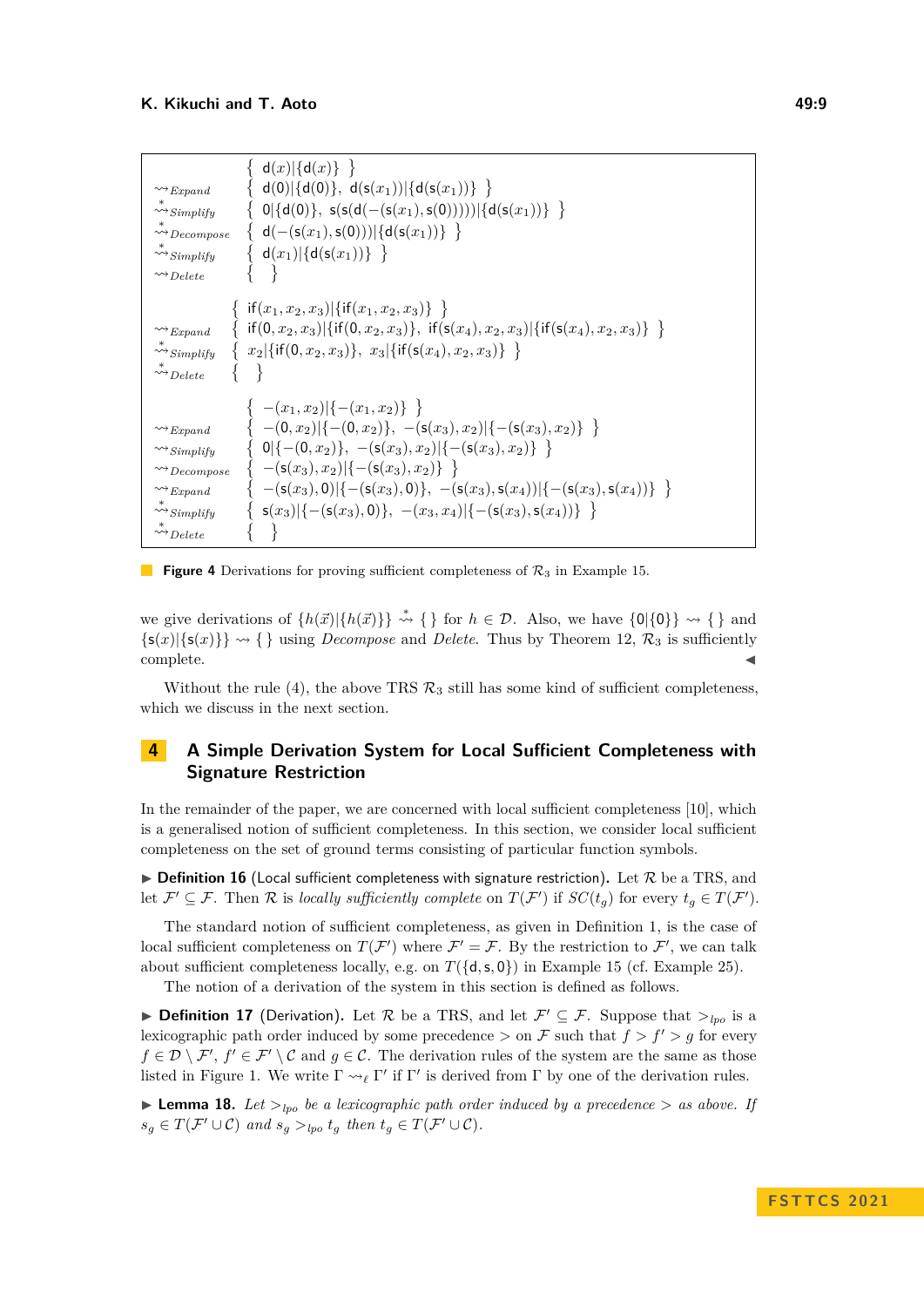## **49:10 Simple Derivation Systems for Proving Sufficient Completeness**

As before, we have a lemma on preservation of variables occurring in guarded terms.

 $\blacktriangleright$  **Lemma 19.** *If*  $\Gamma \rightsquigarrow_{\ell} \Gamma'$  *and*  $VP(\Gamma)$  *then*  $VP(\Gamma').$ 

In addition, we have a lemma on preservation of function symbols of guarded terms.

 $\triangleright$  **Definition 20** (*SigP*). For a set  $\Gamma$  of guarded terms, *SigP*( $\Gamma$ ) means that for every  $t|H \in \Gamma$ *and every*  $u \in H$ *,*  $u \in T(F' \cup C, V)$ *.* 

 $\blacktriangleright$  **Lemma 21.** *If*  $\Gamma \rightsquigarrow_{\ell} \Gamma'$  *and*  $Sign(\Gamma)$  *then*  $Sign(\Gamma').$ 

The predicate about the well-founded induction schema is defined as follows.

▶ **Definition 22** (*WISℓ*)**.** *For a set* Γ *of guarded terms, WISℓ*(Γ) *means that for every*  $t|H \in \Gamma$  *and every ground substitution*  $\sigma_g : V \to T(\mathcal{F}' \cup \mathcal{C})$ *, the following holds:* 

 $(\forall u \in H. \ \forall w_a \leq_{\text{lpo}} u \sigma_a. \ SC(w_a)) \Rightarrow SC(t \sigma_a).$  (WIS 3)

 $\blacktriangleright$  **Lemma 23.** *Let*  $\Gamma \rightsquigarrow_{\ell} \Gamma'$ ,  $VP(\Gamma)$  *and SigP*( $\Gamma$ )*. Then, WIS*<sub> $\ell$ </sub>( $\Gamma'$ ) *implies WIS*<sub> $\ell$ </sub>( $\Gamma$ )*.* 

**Proof.** The proof proceeds by case analysis in the same way as that of Lemma [11,](#page-4-4) except that  $\sigma: \mathcal{V} \to T(\mathcal{F}' \cup \mathcal{C})$  is enforced on every ground substitution  $\sigma$  appearing in the proof.  $\blacktriangleleft$ 

We are now ready to show the theorem on local sufficient completeness on  $T(\mathcal{F}')$ .

<span id="page-9-2"></span>▶ **Theorem 24.** Let R be a TRS,  $\mathcal{F}' \subseteq \mathcal{F}$  and  $>_{lpo}$  be a lexicographic path order induced by *some precedence*  $> on \mathcal{F}$  *such that*  $f > f' > g$  *for every*  $f \in \mathcal{D} \setminus \mathcal{F}'$ ,  $f' \in \mathcal{F}' \setminus \mathcal{C}$  *and*  $g \in \mathcal{C}$ *.*  $If \{h(\vec{x}) | \{h(\vec{x})\}\} \stackrel{*}{\leadsto}_{\ell} \{\}\$  *for every*  $h \in \mathcal{F}'$ , then  $\mathcal R$  is locally sufficiently complete on  $T(\mathcal{F}')$ .

**Proof.** Let  $\{h(\vec{x}) | \{h(\vec{x})\}\}\rightsquigarrow_{\ell} \{\}\}\$ for every  $h \in \mathcal{F}'$ . (Using *Decompose* and *Delete*, we can automatically have  $\{h(\vec{x})|\{h(\vec{x})\}\}\stackrel{*}{\leadsto}_{\ell} \{\}\$ for every  $h \in \mathcal{C}$ .) It suffices to prove  $SC(h(\vec{x})\theta_q)$  for every  $h \in \mathcal{F}' \cup \mathcal{C}$  and every ground instance  $h(\vec{x})\theta_g$  with  $\theta_g : \mathcal{V} \to T(\mathcal{F}' \cup \mathcal{C})$  by induction on  $T(\mathcal{F}' \cup \mathcal{C})$  with respect to  $>_{lpo}$ . This is shown by a similar argument to that of Theorem [12,](#page-5-0) and we have that R is locally sufficiently complete on  $T(\mathcal{F}' \cup \mathcal{C})$  and thus on  $T(\mathcal{F}')$ .

Now we consider the example mentioned at the end of the previous section.

<span id="page-9-1"></span>**Example 25.** Let  $\mathcal{R}_4$  be the TRS obtained from  $\mathcal{R}_3$  of Example [15](#page-7-2) by deleting the rule (4). Then  $\mathcal{R}_4$  is not globally sufficiently complete any more, since  $-(0, s(0)) \in NF(\mathcal{R}_4)$  but  $-(0, s(0)) \notin T(\mathcal{C})$ . However, it can be shown that  $\mathcal{R}_4$  is locally sufficiently complete on  $T(\mathcal{F}')$ where  $\mathcal{F}' = \{d, s, 0\}$ . Indeed, the derivation for the function symbol  $d \in \mathcal{D}$  shown in Figure [4](#page-8-1) works where the rule (4) is not used in the *Simplify* steps. The precedence can be given as if*,* − *>* d *>* s*,* 0. Hence by Theorem [24,](#page-9-2) R<sup>4</sup> is locally sufficiently complete on *T*(F ′ ). ◀

# <span id="page-9-0"></span>**5 A Simple Derivation System for Local Sufficient Completeness with Sort Partition**

In this section, we treat another type of local sufficient completeness than that discussed in the previous section. Specifically, we consider local sufficient completeness on the set of ground terms of particular sorts.

<span id="page-9-4"></span>▶ **Definition 26** (Conditions on the signature)**.** We assume the following conditions [S1–](#page-9-3)[S4](#page-10-0) on the signature of R.

<span id="page-9-3"></span>**S1.**  $S = S_0 ⊕ S_1$ . ( $⊌$  stands for the disjoint union.)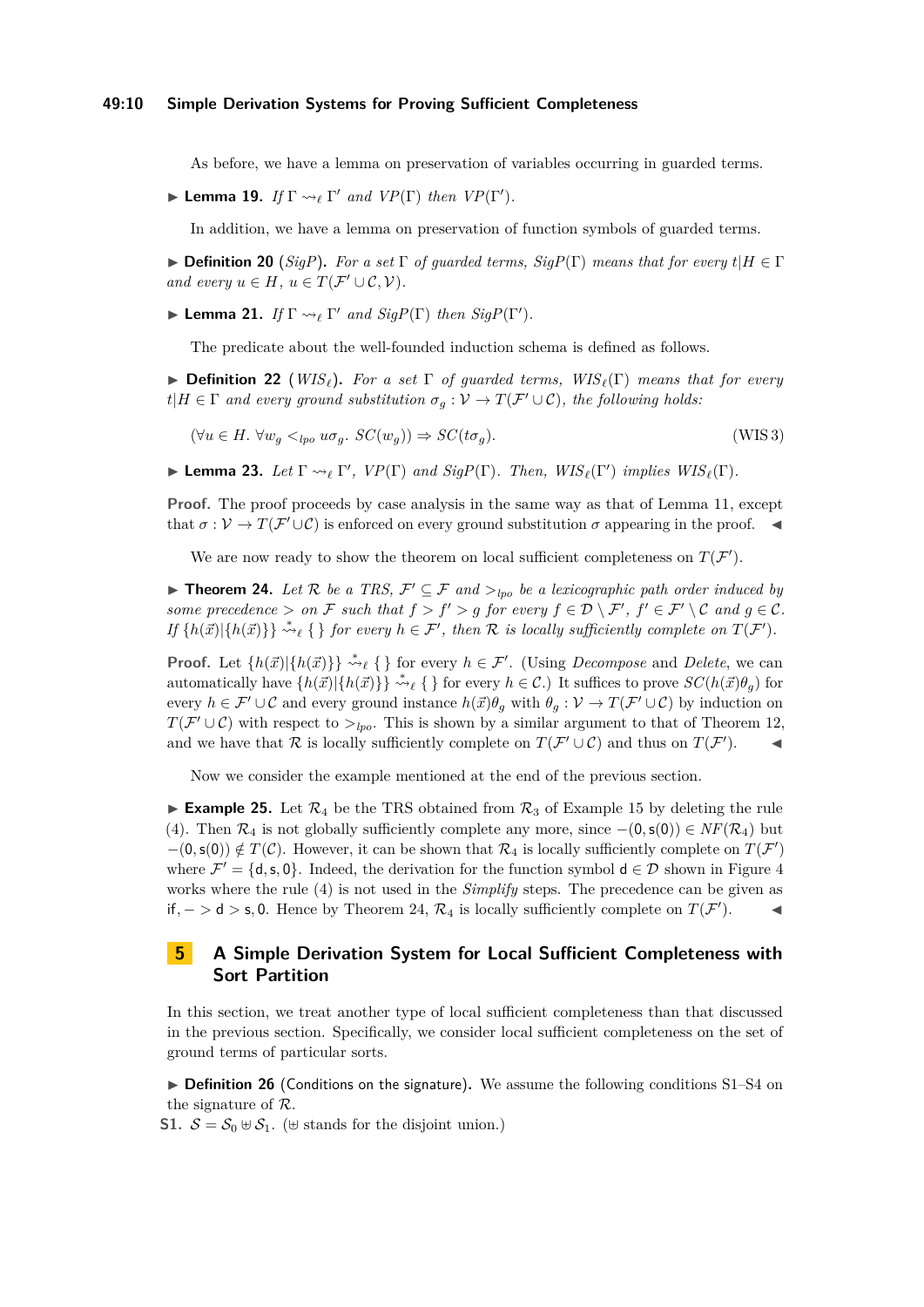- **S2.** The sets  $\mathcal{F}_i$  ( $i = 0, 1$ ) of function symbols are defined by  $\mathcal{F}_i = \{f \in \mathcal{F} \mid f : \alpha_1 \times \cdots \times \alpha_n \to \alpha, \ \alpha \in \mathcal{S}_i\}.$
- **S3.** The sets  $T_i$  ( $i = 0, 1$ ) of ground terms are defined by  $T_i = \{t_g \in T(\mathcal{F}) \mid sort(t_g) \in \mathcal{S}_i\}.$
- <span id="page-10-0"></span>**S4.** For every  $g \in \mathcal{F}_0 \cap \mathcal{C}$ , if  $g : \alpha_1 \times \cdots \times \alpha_n \to \alpha$  then  $\alpha_1, \ldots, \alpha_n \in \mathcal{S}_0$ .

Our aim in this section is to show that the following holds under certain conditions.

 $\triangleright$  **Definition 27** (Local sufficient completeness with sort partition). Let  $\mathcal{R}$  be a TRS with a signature satisfying the conditions [S1](#page-9-3)[–S4](#page-10-0) of Definition [26.](#page-9-4) Then R is said to be *locally sufficiently complete* on  $T_0$  if  $SC(t_q)$  for every  $t_q \in T_0$ .

The next example illustrates the difference between global sufficient completeness and local sufficient completeness on  $T_0$ .

<span id="page-10-2"></span>▶ **Example 28** ([\[15,](#page-14-1) Example 8]). Consider a signature with  $S_0 = \{N\}, S_1 = \{L\}$  and

$$
\mathcal{F} = \left\{ \begin{array}{ll} \mathsf{sum}: N \times L \to N, & + : N \times N \to N, & \mathsf{from}: N \to L, \\ 0: N, & \mathsf{s}: N \to N, & []: L, & :: : N \times L \to L \end{array} \right\}
$$

where  $C = \{0: N, s: N \to N, |]: L, ::: N \times L \to L\}$ . Let  $\mathcal{R}_5$  be the following TRS where sum(*n, ts*) computes the summation of the first *n* elements of a (possibly infinite) list *ts* of natural numbers:

$$
\mathcal{R}_5 = \left\{\begin{array}{cccc} (1) & \text{sum}(0, xs) & \rightarrow & 0 \\ (2) & \text{sum}(\mathsf{s}(x), []) & \rightarrow & 0 \\ (3) & \text{sum}(\mathsf{s}(x), y::ys) & \rightarrow & +(y, \text{sum}(x, ys)) \\ (4) & +(0, y) & \rightarrow & y \\ (5) & +(s(x), y) & \rightarrow & s(+(x, y)) \\ (6) & \text{from}(x) & \rightarrow & x::\text{from}(\mathsf{s}(x)) \end{array}\right\}.
$$

 $\mathcal{R}_5$  is not terminating since from(0)  $\rightarrow_{\mathcal{R}} 0$  :: from(s(0))  $\rightarrow_{\mathcal{R}} 0$  :: s(0) :: from(s(s(0)))  $\rightarrow_{\mathcal{R}} \cdots$ .  $\mathcal{R}_5$  is not globally sufficiently complete either since  $u \notin T(\mathcal{C})$  for any  $u$  with from(0)  $\overset{*}{\rightarrow}_{\mathcal{R}} u$ . However, it can be shown that  $\mathcal{R}_5$  is locally sufficiently complete on  $T_0$  (cf. Example [35\)](#page-12-1).  $\blacktriangleleft$ 

The notion of a derivation of the system in this section is defined similarly to Definition [7](#page-3-2) except that the *Expand* rule is replaced by

*Expand*

$$
\frac{\Gamma \cup \{t | H\}}{\Gamma \cup \{t \sigma_i \mid H\sigma_i\}_i} \quad \{\sigma_i\}_i = \{\{x \mapsto f(\vec{x})\} \mid f \in \mathcal{C} \cup \mathcal{F}_1, \text{ sort}(x) = \text{sort}(f(\vec{x}))\}
$$
\n
$$
\Gamma \cup \{\tau \sigma_i | H\sigma_i\}_i \quad \text{where } x \in \mathcal{V}(t) \text{ and } \vec{x} \text{ is a sequence of fresh variables}
$$

We write  $\Gamma \leadsto_{S} \Gamma'$  if  $\Gamma'$  is derived from  $\Gamma$  by one of the derivation rules.

 $\blacktriangleright$  **Lemma 29.** *If*  $\Gamma \rightsquigarrow_S \Gamma'$  *and*  $VP(\Gamma)$  *then*  $VP(\Gamma').$ 

In addition, we have a lemma on preservation of sorts of guarded terms.

▶ **Definition 30** (*SrtP*). *For a set*  $\Gamma$  *of guarded terms,*  $StrP(\Gamma)$  *means that for every*  $t|H \in \Gamma$ *,*  $sort(t) \in S_0$  *and*  $sort(u) \in S_0$  *for every*  $u \in H$ *.* 

<span id="page-10-1"></span> $\blacktriangleright$  **Lemma 31.** *If*  $\Gamma \rightsquigarrow_S \Gamma'$  *and*  $StrP(\Gamma)$  *then*  $StrP(\Gamma').$ 

**Proof.** By case analysis depending on the rule used in the derivation step  $\Gamma \rightsquigarrow_S \Gamma'$ . In the case of the *Decompose* rule, we use the condition [S4](#page-10-0) of Definition [26.](#page-9-4)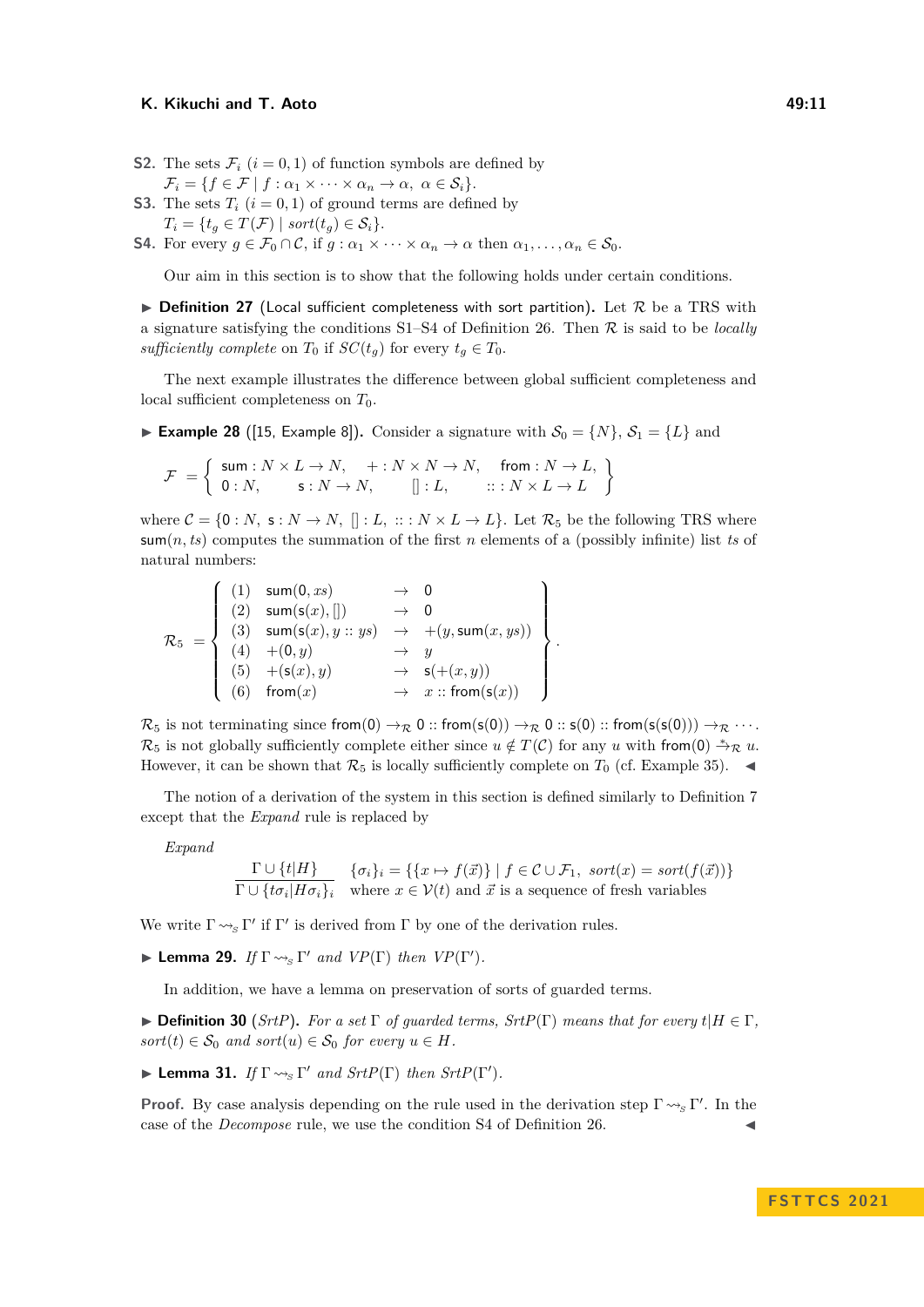## **49:12 Simple Derivation Systems for Proving Sufficient Completeness**

The predicate about the well-founded induction schema is defined as follows.

▶ **Definition 32** (*WIS<sup>S</sup>* )**.** *For a set* Γ *of guarded terms, WIS<sup>S</sup>* (Γ) *means that for every*  $t|H \in \Gamma$  *and every ground substitution*  $\sigma_g$ *, the following holds:* 

$$
(\forall u \in H. \ \forall w_g \in T_0. \ w_g \lt_{lpo} w_g \Rightarrow SC(w_g)) \Rightarrow SC(t\sigma_g). \tag{WIS 4}
$$

<span id="page-11-0"></span>**Example 33.** Let  $\Gamma \rightsquigarrow_S \Gamma'$ ,  $VP(\Gamma)$  and  $StrP(\Gamma)$ . Then,  $WIS_S(\Gamma')$  implies  $WIS_S(\Gamma)$ .

**Proof.** We prove that if

 $(\forall u \in H'. \ \forall w_g \in T_0. \ w_g \lt_{lpo} u \sigma_g \Rightarrow SC(w_g)) \Rightarrow SC(t' \sigma_g)$ 

for every  $t'|H' \in \Gamma'$  and every ground substitution  $\sigma_g$ , then

 $(\forall u \in H. \ \forall w_q \in T_0. \ w_q \lt_{lpo} u \sigma_q \Rightarrow SC(w_q)) \Rightarrow SC(t \sigma_q)$ 

for every  $t|H \in \Gamma$  and every ground substitution  $\sigma_g$ . The proof proceeds by case analysis depending on the rule used in the derivation step Γ <sub>→</sub> Γ'. Here we only consider the cases of *Expand* and *Delete*. The other cases are proved in the same way as those of Lemma [11.](#page-4-4)

(*Expand*) Then  $\Gamma = \Sigma \cup \{t'|H'\}$  and  $\Gamma' = \Sigma \cup \{t'\sigma_i|H'\sigma_i\}_i$ , where  $x \in \mathcal{V}(t')$ ,  $\vec{x}$  is a sequence of fresh variables, and  $\{\sigma_i\}_i = \{\{x \mapsto f(\vec{x})\} \mid f \in \mathcal{C} \cup \mathcal{F}_1$ ,  $sort(x) = sort(f(\vec{x}))\}$ . The case  $t|H \in \Sigma$  follows directly from the hypothesis for Γ'. Thus, it remains to show the case  $t|H = t'|H'$ . Let  $\sigma_g$  be a ground substitution such that  $(\beta)$ :  $\forall u \in H$ .  $\forall w_g \in T_0$ .  $w_g \lt_{lpg}$  $u\sigma_g \Rightarrow SC(w_g)$ . Our aim is to show  $SC(t\sigma_g)$ . For this, we distinguish two cases.

- **1.** Suppose that there exists an index *i* such that  $t\sigma_g = (t\sigma_i)\sigma'_g$  for some  $\sigma'_g$ . This case is proved similarly to the same case of the proof of Lemma [11.](#page-4-4)
- **2.** Otherwise. Then we have  $t\sigma_g = (t\theta)\sigma'_g$  for some  $\theta = \{x \mapsto f(\vec{y})\}$  with  $f \in \mathcal{F}_0 \cap \mathcal{D}$ . This case is proved similarly to the case 2 of the proof of Lemma [11.](#page-4-4)

(*Delete*) Then  $\Gamma = \Gamma' \cup \{t'|H'\}$ , where  $t' <_{lpo} u$  for some  $u \in H'$ . The case  $t|H \in \Gamma'$  follows directly from the hypothesis for Γ'. Thus, it remains to show the case  $t|H = t'|H'$ . Let  $\sigma_g$  be a ground substitution such that  $\forall u \in H$ .  $\forall w_g \in T_0$ *.*  $w_g \lt_{lpo} u\sigma_g \Rightarrow SC(w_g)$ . Since  $t = t' <_{lpo} u$  for some  $u \in H' = H$ , we have  $t \sigma_g <_{lpo} u \sigma_g$  for some  $u \in H$ , and by  $SrtP(\Gamma)$ , we have  $t\sigma_q \in T_0$ . Hence  $SC(t\sigma_q)$  holds.

We are now ready to show the theorem on local sufficient completeness on  $T_0$ .

<span id="page-11-2"></span>▶ **Theorem 34.** *Let* R *be a TRS with a signature satisfying the conditions [S1–](#page-9-3)[S4](#page-10-0) of Definition* [26,](#page-9-4) and let  $>_{lpo}$  be a lexicographic path order induced by some precedence  $>$  on F *such that*  $f > g$  *for every*  $f \in \mathcal{D}$  *and*  $g \in \mathcal{C}$ *. If*  $\{h(\vec{x}) | \{h(\vec{x})\}\} \sim_{S}^* \{ \}$  *for every*  $h \in \mathcal{F}_0$ *, then* R *is locally sufficiently complete on T*0*.*

**Proof.** Let  $\{h(\vec{x})|\{h(\vec{x})\}\}\rightsquigarrow_S \{\}\$  for every  $h \in \mathcal{F}_0$ . We prove  $SC(h(\vec{x})\theta_g)$  for every  $h \in \mathcal{F}_0$ and every ground instance  $h(\vec{x})\theta_g$  by induction on  $T(\mathcal{F})$  with respect to the order  $>_{lpo}$ . Let  $h \in \mathcal{F}_0$  and consider the derivation  $\{h(\vec{x})\}\{h(\vec{x})\}\}\rightsquigarrow_S \{\}.$  Then by Lemmas [9](#page-4-3) and [31,](#page-10-1) *VP*(Γ) and  $StrP(\Gamma)$  hold for every  $\Gamma$  appearing in the derivation. Since  $WIS_{\mathcal{S}}(\{\})$  vacuously holds, we have by Lemma [33](#page-11-0)  $WIS_s({h(\vec{x})|\{h(\vec{x})\}})$ , i.e.,

<span id="page-11-1"></span>
$$
(\forall w_g \in T_0. \ w_g <_{lpo} h(\vec{x})\theta_g \Rightarrow SC(w_g)) \Rightarrow SC(h(\vec{x})\theta_g) \tag{WIS 5}
$$

for each ground instance  $h(\vec{x})\theta_g$ . For every  $w_g \in T_0$ , we have  $w_g = f(\vec{y})\rho_g$  for some  $f \in \mathcal{F}_0$ and some ground substitution  $\rho_g$ . Hence, for every  $w_g \in T_0$ ,  $w_g \lt_{lpo} h(\vec{x})\theta_g$  implies  $SC(w_g)$ by the induction hypothesis. Thus, by (WIS [5\)](#page-11-1), we obtain  $SC(h(\vec{x})\theta_q)$ .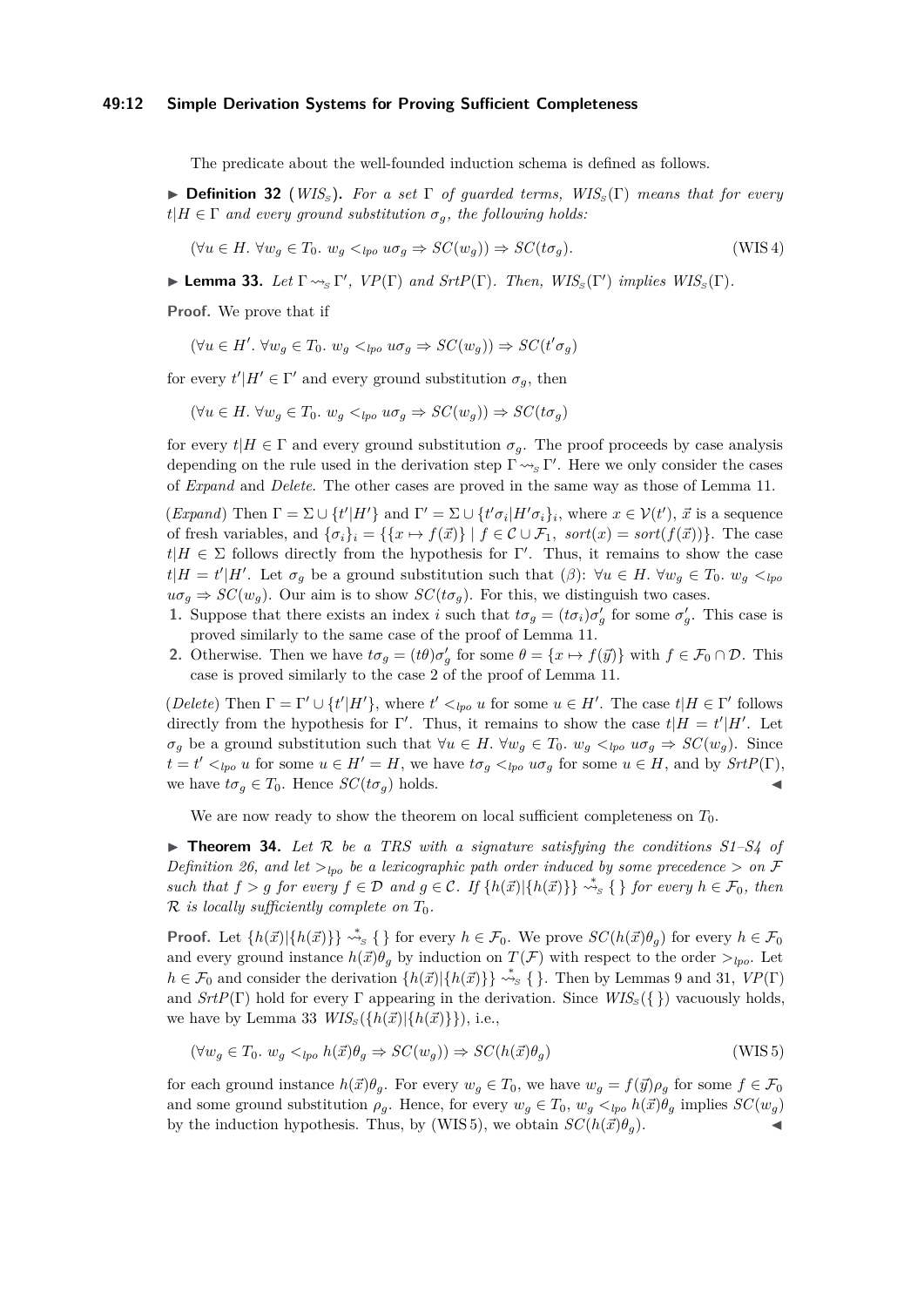<span id="page-12-2"></span>

|                                             | sum $(x_1, x_2)$  {sum $(x_1, x_2)$ } }                                                                                                  |
|---------------------------------------------|------------------------------------------------------------------------------------------------------------------------------------------|
| $\rightsquigarrow$ s Expand                 | sum(0, x <sub>2</sub> ) {sum(0, x <sub>2</sub> )}, sum(s(x <sub>3</sub> ), x <sub>2</sub> ) {sum(s(x <sub>3</sub> ), x <sub>2</sub> )} } |
| $\rightsquigarrow_S$ Simplify               | $0 \{\text{sum}(0,x_2)\}\,$ , sum $(s(x_3),x_2) \{\text{sum}(s(x_3),x_2)\}\$                                                             |
| $\rightsquigarrow$ s Decompose              | sum(s(x <sub>3</sub> ), x <sub>2</sub> ) {sum(s(x <sub>3</sub> ), x <sub>2</sub> )} }                                                    |
|                                             | sum(s(x <sub>3</sub> ), []) {sum(s(x <sub>3</sub> ), [])},                                                                               |
| $\rightsquigarrow$ s Expand                 | sum(s(x <sub>3</sub> ), x <sub>4</sub> :: x <sub>5</sub> ) {sum(s(x <sub>3</sub> ), x <sub>4</sub> :: x <sub>5</sub> )},                 |
|                                             | $sum(s(x_3), from(x_6))$ {sum(s(x <sub>3</sub> ), from(x <sub>6</sub> ))}                                                                |
|                                             | $0 \{\mathsf{sum}(\mathsf{s}(x_3),[])\}\,$                                                                                               |
| $\rightsquigarrow_S$ Simplify               | $+(x_4, \text{sum}(x_3, x_5))  \{\text{sum}(\text{s}(x_3), x_4 :: x_5)\},$                                                               |
|                                             | $+(x_6, \text{sum}(x_3, \text{from}(s(x_6))))$ {sum(s(x <sub>3</sub> ), from(x <sub>6</sub> ))}                                          |
|                                             | $+(x_4, \text{sum}(x_3, x_5))$  {sum(s(x <sub>3</sub> ), x <sub>4</sub> :: x <sub>5</sub> )},                                            |
| $\rightsquigarrow$ s Decompose              | $+(x_6, \text{sum}(x_3, \text{from}(s(x_6))))$ {sum(s(x <sub>3</sub> ), from(x <sub>6</sub> ))}                                          |
| $\rightsquigarrow_{S} Delete$               |                                                                                                                                          |
|                                             |                                                                                                                                          |
|                                             | $+(x_1,x_2) \{+(x_1,x_2)\}\rangle$                                                                                                       |
| $\rightsquigarrow$ s Expand                 | $+(0,x_2)[\{+(0,x_2)\},+(s(x_3),x_2)[\{+(s(x_3),x_2)\}\]$                                                                                |
| $\rightsquigarrow$ s Simplify               | $\{x_2 \{+(0,x_2)\},\ s(+ (x_3,x_2)) \{+(s(x_3),x_2)\}\}\$                                                                               |
| $\leadsto_{\mathcal{S}} \mathit{Decompose}$ | $\{x_2 \{+(0,x_2)\},+(x_3,x_2) \{+(s(x_3),x_2)\}\}\$                                                                                     |
| $\rightsquigarrow$ s Delete                 |                                                                                                                                          |



Now we apply the theorem to the TRS of Example [28.](#page-10-2)

<span id="page-12-1"></span>**Example 35.** Consider the TRS  $\mathcal{R}_5$  of Example [28.](#page-10-2) We show that  $\mathcal{R}_5$  is locally sufficiently complete on  $T_0$ , using Theorem [34.](#page-11-2) It is easily seen that the signature of  $\mathcal{R}_5$  satisfies the conditions [S1–](#page-9-3)[S4](#page-10-0) of Definition [26.](#page-9-4) Let  $>_{lpo}$  be the lexicographic path order induced by the precedence  $>$  such that sum  $>$  +  $>$  from  $>$  0, s, ::, []. In Figure [5,](#page-12-2) we give derivations of  ${h(\vec{x})} \{h(\vec{x})\} \stackrel{*}{\leadsto} \{ \}$  for  $h \in \mathcal{F}_0 \cap \mathcal{D}$ . Also, using *Decompose* and *Delete*, we have derivations  ${h(\vec{x})} \{h(\vec{x})\} \stackrel{*}{\leadsto} \{ \}$  for  $h \in \mathcal{F}_0 \cap \mathcal{C}$ . Thus, by Theorem [34,](#page-11-2) we conclude that  $\mathcal{R}_5$  is locally sufficiently complete on  $T_0$ .

# <span id="page-12-0"></span>**6 Conclusion**

We have presented simple derivation systems for proving sufficient completeness and two types of local sufficient completeness. We have given transparent correctness proofs of the derivation systems by introducing some suitable notions like well-founded induction schema. This is in contrast to the approach and correctness proofs of [\[3,](#page-13-3) [4\]](#page-13-4) which are involved. The transparency allows us to provide derivation systems that deal with global and (two types of) local sufficient completeness in a uniform manner. Our proof methods using the derivation systems have been illustrated by applying them to some non-terminating TRSs.

The methods of [\[10\]](#page-13-5) and our new methods are orthogonal in the following sense. In our methods, a group of function symbols are simultaneously tested, while an individual term pattern is tested in [\[10\]](#page-13-5). Then local sufficient completeness with signature restriction discussed in Section [4](#page-8-0) cannot be inspected by the methods of [\[10\]](#page-13-5), since one cannot substitute for a variable each term on a restricted signature (one can only substitute each term of the same sort as the variable; for problems in Section [5,](#page-9-0) it might be possible that the proof abilities of the two approaches are equivalent). On the other hand, any linear term pattern that is not necessarily of the form  $f(x_1, \ldots, x_n)$  can be tested in [\[10\]](#page-13-5). This is not possible by the methods in the present paper.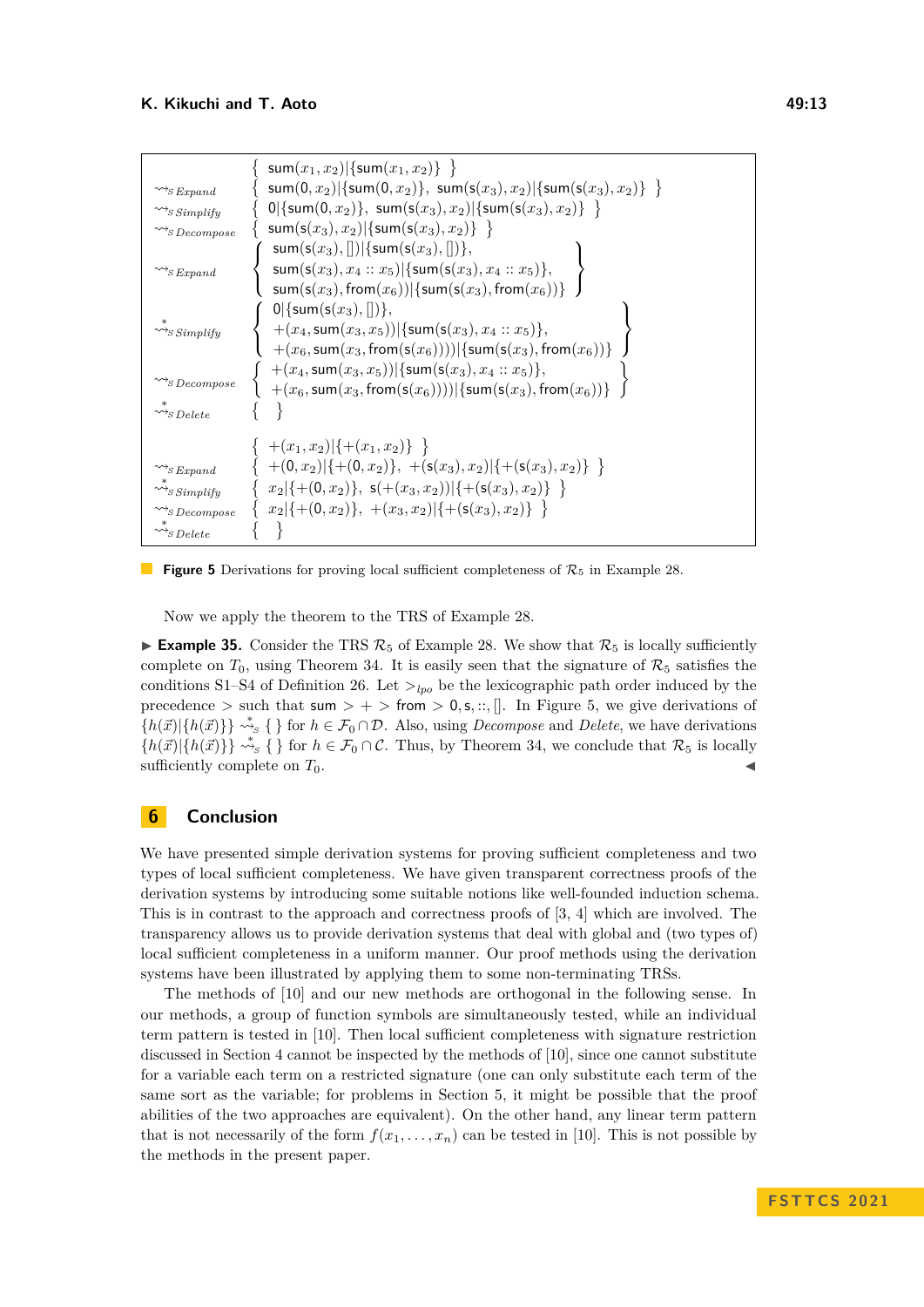## **49:14 Simple Derivation Systems for Proving Sufficient Completeness**

The methods of [\[15\]](#page-14-1) and our methods are also orthogonal. Example [28](#page-10-2) of the present paper (i.e. Example 8 of [\[15\]](#page-14-1)) is one of the examples that cannot be handled by the methods of [\[15\]](#page-14-1). On the other hand, the running example of [\[15\]](#page-14-1) is difficult to handle by the current derivation systems (in [\[10\]](#page-13-5) and the present paper), since they cannot help inducing a failing derivation with a divergent sequence as seen in Figure 4 of [\[15\]](#page-14-1).

Găină et al. [\[5\]](#page-13-9) have recently discussed a kind of local sufficient completeness with sort partition, where the set  $S_0$  in our terminology (Definition [26\)](#page-9-4) contains every sort that is the codomain of some constructor. Earlier works [\[8,](#page-13-10) [13\]](#page-14-4) discussed sufficient completeness relative to a set of constructors, where non-terminating systems are transformed into terminating ones using replacement restrictions of context-sensitive rewriting [\[12\]](#page-13-11). Detailed comparisons between these approaches and ours are left as future work.

In the present paper, we employed lexicographic path orders to define the derivation systems, but other simplification orders can be used if necessary. More generally, there would be a way to give abstract conditions on orders and generate constraints for derivations to be successful.

As a direction of further work, it is interesting to integrate the methods proposed in this paper and those in the previous work [\[10,](#page-13-5) [15\]](#page-14-1) into a unified framework for proving various kinds of local sufficient completeness. Implementation of the methods and experiments to examine to what extent they work are also left as future work.

## **References**

- <span id="page-13-8"></span>**1** F. Baader and T. Nipkow. *Term Rewriting and All That*. Cambridge University Press, 1998.
- <span id="page-13-0"></span>**2** H. Comon and F. Jacquemard. Ground reducibility is EXPTIME-complete. *Inf. Comput.*, 187(1):123–153, 2003. [doi:10.1016/S0890-5401\(03\)00134-2](https://doi.org/10.1016/S0890-5401(03)00134-2).
- <span id="page-13-3"></span>**3** I. Gnaedig and H. Kirchner. Computing constructor forms with non terminating rewrite programs. In *Proceedings of the 8th PPDP*, pages 121–132. ACM, 2006. [doi:10.1145/1140335.](https://doi.org/10.1145/1140335.1140351) [1140351](https://doi.org/10.1145/1140335.1140351).
- <span id="page-13-4"></span>**4** I. Gnaedig and H. Kirchner. Proving weak properties of rewriting. *Theor. Comput. Sci.*, 412(34):4405–4438, 2011. [doi:10.1016/j.tcs.2011.04.028](https://doi.org/10.1016/j.tcs.2011.04.028).
- <span id="page-13-9"></span>**5** D. Găină, M. Nakamura, K. Ogata, and K. Futatsugi. Stability of termination and sufficientcompleteness under pushouts via amalgamation. *Theor. Comput. Sci.*, 848:82–105, 2020. [doi:10.1016/j.tcs.2020.09.024](https://doi.org/10.1016/j.tcs.2020.09.024).
- <span id="page-13-6"></span>**6** J. V. Guttag. *The Specification and Application to Programming of Abstract Data Types*. PhD thesis, University of Toronto, 1975.
- <span id="page-13-7"></span>**7** J. V. Guttag and J. J. Horning. The algebraic specification of abstract data types. *Acta Informatica*, 10(1):27–52, 1978. [doi:10.1007/BF00260922](https://doi.org/10.1007/BF00260922).
- <span id="page-13-10"></span>**8** J. Hendrix and J. Meseguer. On the completeness of context-sensitive order-sorted specifications. In *Proceedings of the 18th RTA*, volume 4533 of *Lecture Notes in Computer Science*, pages 229–245. Springer, 2007. [doi:10.1007/978-3-540-73449-9\\_18](https://doi.org/10.1007/978-3-540-73449-9_18).
- <span id="page-13-1"></span>**9** D. Kapur, P. Narendran, and H. Zhang. On sufficient-completeness and related properties of term rewriting systems. *Acta Informatica*, 24(4):395–415, 1987. [doi:10.1007/BF00292110](https://doi.org/10.1007/BF00292110).
- <span id="page-13-5"></span>**10** K. Kikuchi, T. Aoto, and I. Sasano. Inductive theorem proving in non-terminating rewriting systems and its application to program transformation. In *Proceedings of the 21st PPDP*, pages 13:1–13:14. ACM, 2019. [doi:10.1145/3354166.3354178](https://doi.org/10.1145/3354166.3354178).
- <span id="page-13-2"></span>**11** A. Lazrek, P. Lescanne, and J. J. Thiel. Tools for proving inductive equalities, relative completeness, and *ω*-completeness. *Inf. Comput.*, 84(1):47–70, 1990. [doi:10.1016/0890-5401\(90\)](https://doi.org/10.1016/0890-5401(90)90033-E) [90033-E](https://doi.org/10.1016/0890-5401(90)90033-E).
- <span id="page-13-11"></span>**12** S. Lucas. Context-sensitive computations in functional and functional logic programs. *J. Funct. Log. Program.*, 1998(1), 1998. URL: [http://danae.uni-muenster.de/lehre/kuchen/](http://danae.uni-muenster.de/lehre/kuchen/JFLP/articles/1998/A98-01/A98-01.html) [JFLP/articles/1998/A98-01/A98-01.html](http://danae.uni-muenster.de/lehre/kuchen/JFLP/articles/1998/A98-01/A98-01.html).